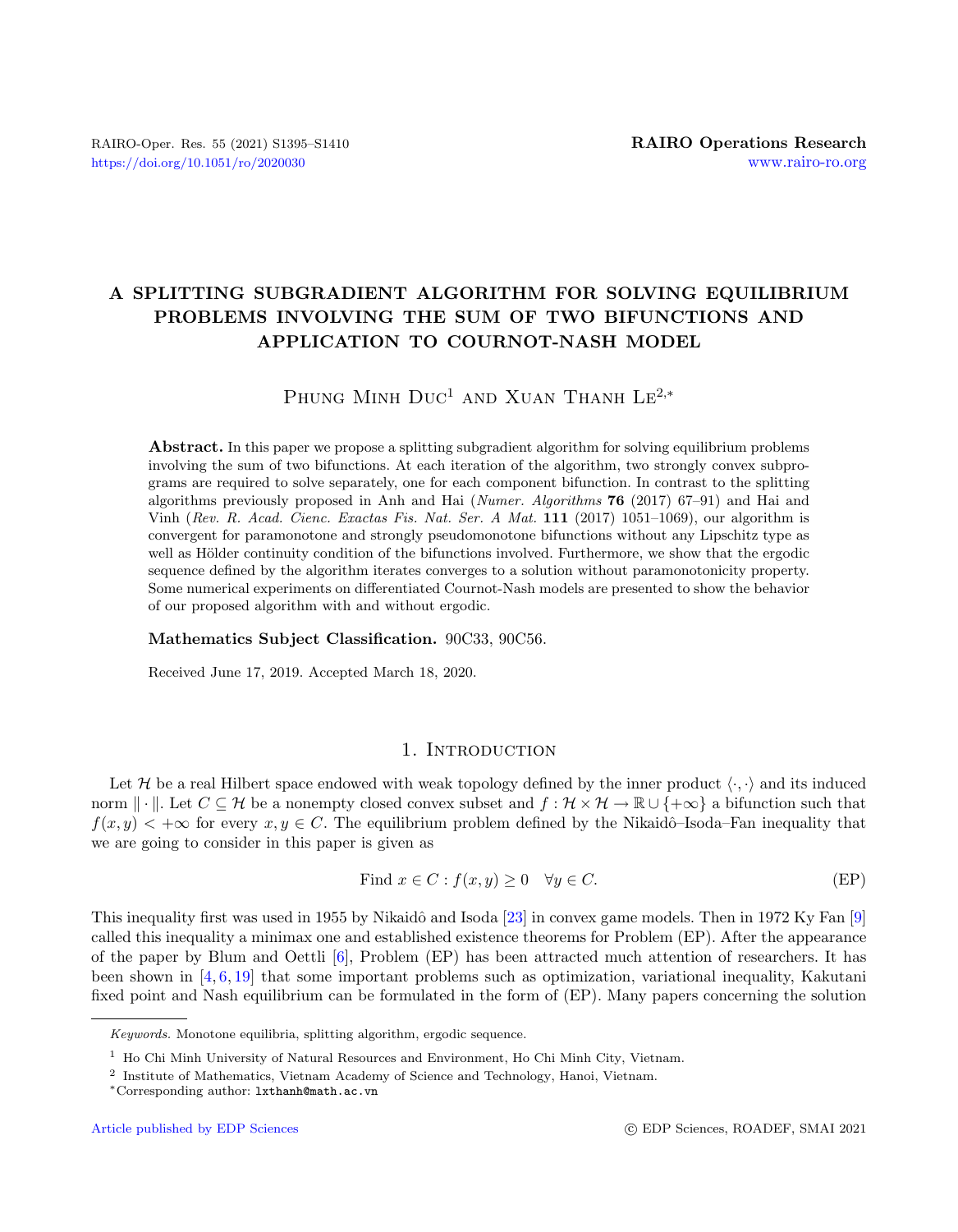existence, stabilities as well as algorithms for Problem (EP) have been published (see e.g., [\[11,](#page-15-3)[13,](#page-15-4)[16,](#page-15-5)[20,](#page-15-6)[25](#page-15-7)[–27\]](#page-15-8), the survey paper  $[4]$ , and the interesting monograph  $[5]$ .

A basic method for Problem (EP) is the subgradient (or projection) one, where the sequence of iterates is defined by taking

$$
x^{k+1} = \min\left\{\lambda_k f\left(x^k, y\right) + \frac{1}{2} \|y - x^k\|^2 : y \in C\right\},\tag{1.1}
$$

with  $\lambda_k$  is some appropriately chosen real number. Note that in the variational inequality case, where  $f(x, y) :=$  $\langle F(x), y-x \rangle$ , the iterate  $x^{k+1}$  defined by [\(1.1\)](#page-1-0) becomes

$$
x^{k+1} = P_C\left(x^k - \lambda_k F\left(x^k\right)\right),
$$

where  $P_C$  stands for the metric projection onto C. It is well known that under certain conditions on the parameter  $\lambda_k$ , the projection method is convergent if f is strongly pseudomonotone or paramonotone [\[7,](#page-14-3) [13\]](#page-15-4). However when  $f$  is monotone, it may fail to converge. In order to obtain convergent algorithms for monotone, even pseudomonotone, equilibrium problems, the extragradient method first proposed by Korpelevich [\[15\]](#page-15-9) for the saddle point and related problems has been extended to equilibrium problems [\[25\]](#page-15-7). In this extragradient algorithm, at each iteration, it requires solving the two strongly convex programs

$$
y^{k} = \min\left\{\lambda_{k} f\left(x^{k}, y\right) + \frac{1}{2} \|y - x^{k}\|^{2} : y \in C\right\},\tag{1.2}
$$

$$
x^{k+1} = \min\left\{\lambda_k f\left(x^k, y\right) + \frac{1}{2} \|y - y^k\|^2 : y \in C\right\},\tag{1.3}
$$

which may cause computational cost. In order to reduce the computational cost, several convergent algorithms that require solving only one strongly convex program or computing only one projection at each iteration have been proposed for some classes of bifunctions such as strongly pseudomonotone and paramonotone with or without using an ergodic sequence (see e.g.,  $[2, 7, 27]$  $[2, 7, 27]$  $[2, 7, 27]$  $[2, 7, 27]$  $[2, 7, 27]$ ). In another direction, also for the sake of reducing computational cost, some splitting algorithms have been developed (see e.g.,  $[1,10,18]$  $[1,10,18]$  $[1,10,18]$ ) for monotone equilibrium problems where the bifunction f can be decomposed into the sum of two bifunctions. In these algorithms the convex subprograms (resp. regularized subproblems) involving the bifunction  $f$  can be replaced by two convex subprograms (resp. regularized subproblems), one for each component bifunction independently. However, for the convergence, these algorithms require Lipschitz type or Hölder continuity conditions on the involved bifunctions.

For solving the equilibrium problems, in this paper we propose a splitting subgradient algorithm with the following main features. At each iteration, it requires solving only one strongly convex program. Similar to the algorithm in  $[1, 10]$  $[1, 10]$  $[1, 10]$ , in the case where the bifunction f can be represented as the sum of two bifunctions  $f_1 + f_2$ , this strongly convex subprogram can be replaced by two strongly convex subprograms, one for each component bifunction  $f_1$  and  $f_2$ . Nevertheless, for the convergence, our algorithm does not require any additional conditions such as Hölder continuity and Lipschitz type condition of these bifunctions. Furthermore, we show that the ergodic sequence defined by the iterates obtained by our algorithm is convergent to a solution without paramonotonicity property. We apply the two versions of the algorithm (with and without ergodic sequence) for solving some versions of a differentiated Cournot-Nash model. Some preliminary computational results for comparing the proposed algorithms with the ones in  $[2, 27]$  $[2, 27]$  $[2, 27]$  are reported.

The remaining part of the paper is organized as follows. The next section gives preliminaries containing some lemmas that will be used in proving the convergence of the proposed algorithm. Section [3](#page-3-0) is devoted to the description of the algorithm and its convergence analysis for both versions with and without ergodic. Some numerical experiments are presented in Section [4.](#page-9-0) Section [5](#page-14-6) closes this paper with some conclusions.

# 2. Preliminaries

We recall from [\[4\]](#page-14-1) the following well-known definition on monotonicity of bifunctions.

<span id="page-1-0"></span>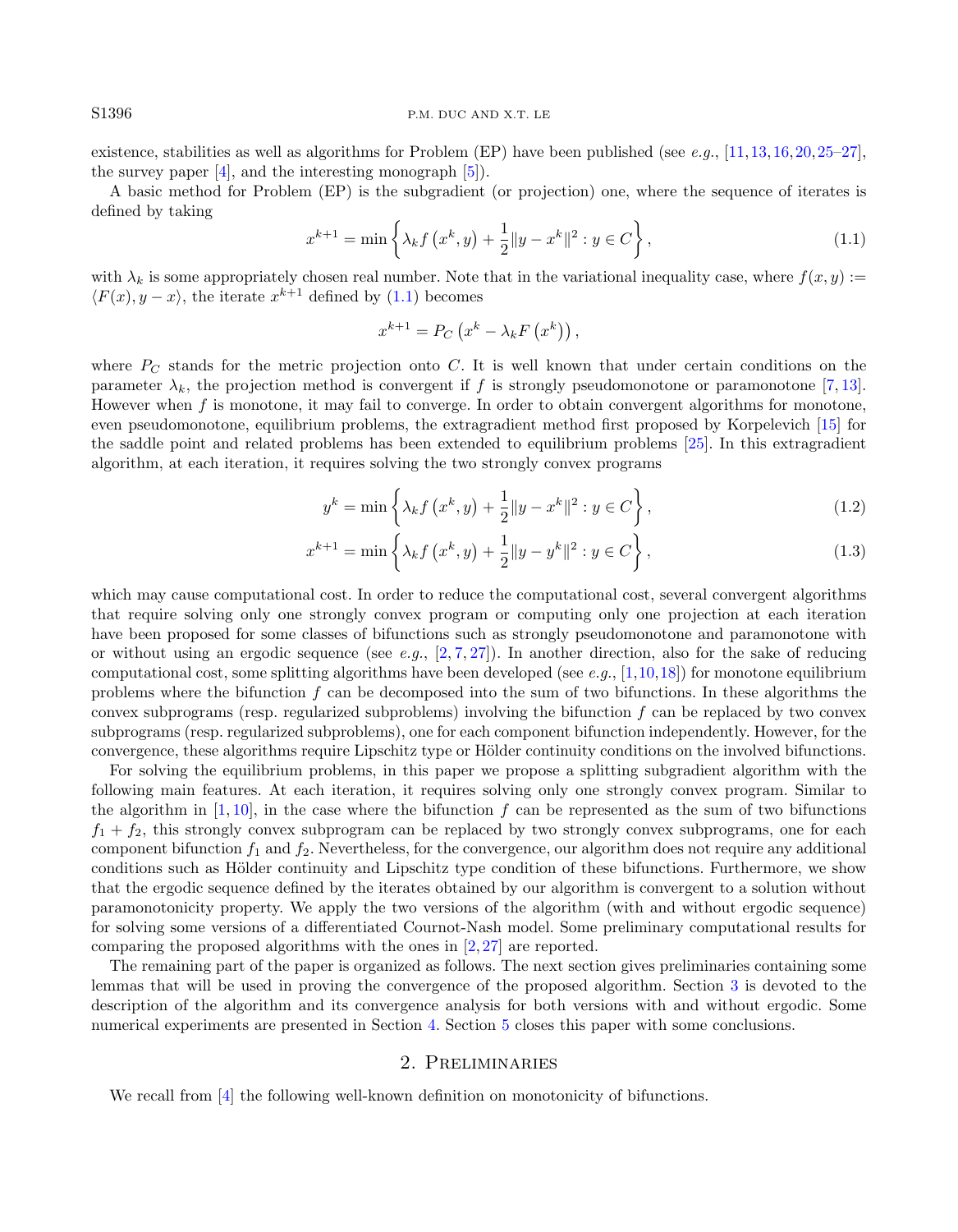#### **Definition 2.1.** A bifunction  $f : \mathcal{H} \times \mathcal{H} \to \mathbb{R} \cup \{+\infty\}$  is said to be

(i) strongly monotone on C with modulus  $\beta > 0$  (shortly  $\beta$ -strongly monotone) if

$$
f(x, y) + f(y, x) \le -\beta \|y - x\|^2 \quad \forall x, y \in C;
$$

(ii) monotone on  $C$  if

$$
f(x, y) + f(y, x) \le 0 \quad \forall x, y \in C;
$$

(iii) strongly pseudomonotone on C with modulus  $\beta > 0$  (shortly β-strongly pseudomonotone) if

$$
f(x,y) \ge 0 \implies f(y,x) \le -\beta \|y-x\|^2 \quad \forall x, y \in C;
$$

 $(iv)$  pseudomonotone on C if

<span id="page-2-0"></span>
$$
f(x, y) \ge 0 \implies f(y, x) \le 0 \quad \forall x, y \in C.
$$

(v) paramonotone on  $C$  with respect to a set  $S$  if

$$
x^* \in S, x \in C
$$
 and  $f(x^*, x) = f(x, x^*) = 0$  implies  $x \in S$ .

Clearly in the case of optimization problem when  $f(x, y) = \varphi(y) - \varphi(x)$ , the bifunction f is paramonotone on C with respect to the solution set of the problem  $\min_{x \in C} \varphi(x)$ . It is obvious that (i)  $\implies$  (ii)  $\implies$  (iv) and (i)  $\implies$  (iii)  $\implies$  (iv). Note that a strongly pseudomonotone bifunction may not be monotone. Paramonotone bifunctions have been used in e.g.,  $[27, 28]$  $[27, 28]$  $[27, 28]$ . Some properties of paramonotone operators can be found in [\[12\]](#page-15-13), where a multivalued monotone operator T is called paramonotone on  $C \subseteq \text{dom}T$  if for every  $x, y \in C$  we have  $u \in T(x), v \in T(y), \langle u - v, x - y \rangle = 0$  implies  $u \in T(y), v \in T(x)$ . The following remark gives a connection between paramonotone operators and paramonotone bifunctions.

**Remark 2.2.** Let T be a convex, compact valued multivalued operator on C. The bifunction  $f(x, y)$  :=  $\max_{u \in T(x)} \langle u, y - x \rangle$  is paramonotone with respect to the solution set  $S(C, f)$  of Problem (EP) if T is paramonotone on  $C$ .

*Proof.* Suppose T is paramonotone on C and let  $x^* \in S(C, f)$ ,  $\bar{x} \in C$  such that  $f(x^*, \bar{x}) = f(\bar{x}, x^*) = 0$ . On one hand, since  $x^* \in S(C, f)$ , there exists  $u^* \in T(x^*)$  such that  $\langle u^*, x - x^* \rangle \ge 0$  for every  $x \in C$ . In particular we have  $\langle u^*, \bar{x} - x^* \rangle \ge 0$ . On the other hand, by definition we have  $f(x^*, \bar{x}) = \max \{ \langle u, \bar{x} - x^* \rangle : u \in T(x^*) \}.$ Since  $f(x^*, \bar{x}) = 0$ , this means  $\langle u^*, \bar{x} - x^* \rangle \leq 0$ . So we obtain

$$
\langle u^*, \bar{x} - x^* \rangle = 0. \tag{2.1}
$$

Since  $f(\bar{x}, x^*) = 0$ , there exists  $\bar{u} \in T(\bar{x})$  satisfying  $\langle \bar{u}, x^* - \bar{x} \rangle = 0$ , which together with  $(2.1)$  implies  $\langle u^* - \bar{u}, x^* - \bar{x} \rangle = 0$ . By paramonotonicity of T, we have  $u^* \in T(\bar{x})$ , which implies

$$
f(\bar x, x):= \max_{u\in T(\bar x)}\left\langle u, x-\bar x\right\rangle\geq \left\langle u^*, x-\bar x\right\rangle= \left\langle u^*, x-x^*\right\rangle + \left\langle u^*, x^*-\bar x\right\rangle\geq 0 \quad \forall x\in C.
$$

Hence  $\bar{x}$  solves the problem (EP), i.e.,  $\bar{x} \in S(C, f)$ . Therefore f is paramonotone with respect to  $S(C, f)$ .  $\Box$ 

The following well known lemmas will be used for proving the convergence of the algorithm to be described in the next section.

<span id="page-2-1"></span>**Lemma 2.3** (see [\[29\]](#page-15-14), Lem. 1). Let  $\{\alpha_k\}$  and  $\{\sigma_k\}$  be two sequences of nonnegative numbers such that  $\alpha_{k+1} \leq$  $\alpha_k + \sigma_k$  for all  $k \in \mathbb{N}$ , where  $\sum_{k=1}^{\infty} \sigma_k < \infty$ . Then the sequence  $\{\alpha_k\}$  is convergent.

<span id="page-2-2"></span>**Lemma 2.4** (see [\[3\]](#page-14-7), Lem. 2.39). Let H be a Hilbert space,  $\{x^k\}$  a sequence in H and C be a nonempty subset of H. Suppose that: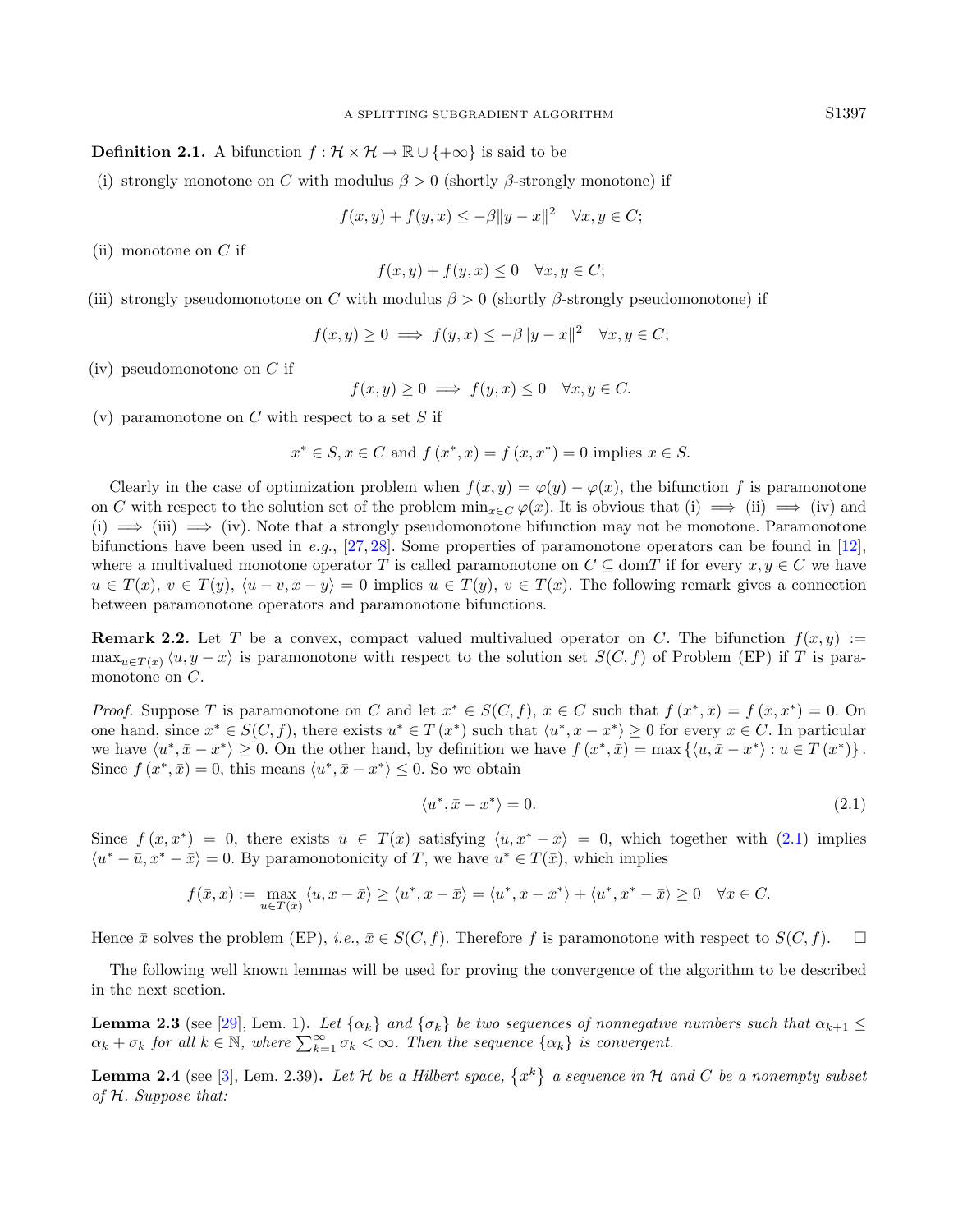- (i) For every  $x \in C$ ,  $\{||x^k x||\}_{k \in \mathbb{N}}$  converges.
- (ii) Every weak cluster point of the sequence  $\{x^k\}$  belongs to C.

Then the sequence  $\{x^k\}$  converges weakly to a point in C.

<span id="page-3-2"></span>**Lemma 2.5** (see [\[24\]](#page-15-15)). Let H be a Hilbert space,  $\{x^k\}$  a sequence in H. Let  $\{r_k\}$  be a sequence of nonnegative number such that  $\sum_{k=1}^{\infty} r_k = +\infty$  and set  $z^k := \frac{\sum_{i=1}^k r_i x^i}{\sum_{k=1}^k r_k}$  $\sum_{i=1}^k r_i$ · Assume that there exists a nonempty, closed convex set  $S \subset \mathcal{H}$  satisfying:

- (i) For every  $z \in S$ ,  $\lim_{n \to \infty} ||z^k z||$  exists.
- (ii) Any weakly cluster point of the sequence  $\{z^k\}$  belongs to S.

Then the sequence  $\{z^k\}$  converges weakly to a point in S.

<span id="page-3-1"></span>**Lemma 2.6** (see [\[31\]](#page-15-16)). Let  $\{\lambda_k\}, \{\delta_k\}, \{\sigma_k\}$  be sequences of real numbers such that

- (i)  $\lambda_k \in (0,1)$  for all  $k \in \mathbb{N}$ ;
- (ii)  $\sum_{k=1}^{\infty} \lambda_k = +\infty;$
- (iii)  $\limsup_{k \to +\infty} \delta_k \leq 0$ ;
- (iv)  $\sum_{k=1}^{\infty} |\sigma_k| < +\infty$ .

Suppose that  $\{\alpha_k\}$  is a sequence of nonnegative real numbers satisfying

$$
\alpha_{k+1} \le (1 - \lambda_k)\alpha_k + \lambda_k \delta_k + \sigma_k \quad \forall k \in \mathbb{N}.
$$

<span id="page-3-0"></span>Then we have  $\lim_{k\to+\infty} \alpha_k = 0$ .

# 3. The algorithm and its convergence

In what follows, for the following equilibrium problem

find 
$$
x \in C : f(x, y) \ge 0 \quad \forall y \in C
$$
 (EP)

we suppose that  $f(x, y) = f_1(x, y) + f_2(x, y)$  and that  $f_i(x, x) = 0$   $(i = 1, 2)$  for every  $x, y \in C$ . The following assumptions for the bifunctions  $f, f_1, f_2$  will be used in the sequel.

- (A1) For each  $i = 1, 2$  and each  $x \in C$ , the function  $f_i(x, \cdot)$  is convex and sub-differentiable, while for each  $y \in C$  the function  $f(\cdot, y)$  is weakly upper semicontinuous on C.
- (A2) If  $\{x^k\} \subset C$  is bounded, then for each  $i = 1, 2$ , the sequence  $\{g_i^k\}$  with  $g_i^k \in \partial_2 f_i(x^k, x^k)$  is bounded. (A3) The bifunction  $f$  is monotone on  $C$ .

Assumption (A2) has been used in e.g., [\[28\]](#page-15-12). Note that Assumption (A2) is satisfied if the functions  $f_1$  and  $f_2$  are jointly weakly continuous on an open convex set containing C (see [\[30\]](#page-15-17), Prop. 4.1).

The dual problem of (EP) is

find 
$$
x \in C : f(y, x) \le 0 \quad \forall y \in C.
$$
 (DEP)

We denote the solution sets of (EP) and (DEP) by  $S(C, f)$  and  $S<sup>d</sup>(C, f)$ , respectively. A relationship between  $S(C, f)$  and  $S<sup>d</sup>(C, f)$  is given in the following lemma.

**Lemma 3.1** (see [\[14\]](#page-15-18), Prop. 2.1).

(i) If  $f(\cdot, y)$  is weakly upper semicontinuous and  $f(x, \cdot)$  is convex for all  $x, y \in C$ , then  $S^d(C, f) \subseteq S(C, f)$ . (ii) If f is pseudomonotone, then  $S(C, f) \subseteq S^d(C, f)$ .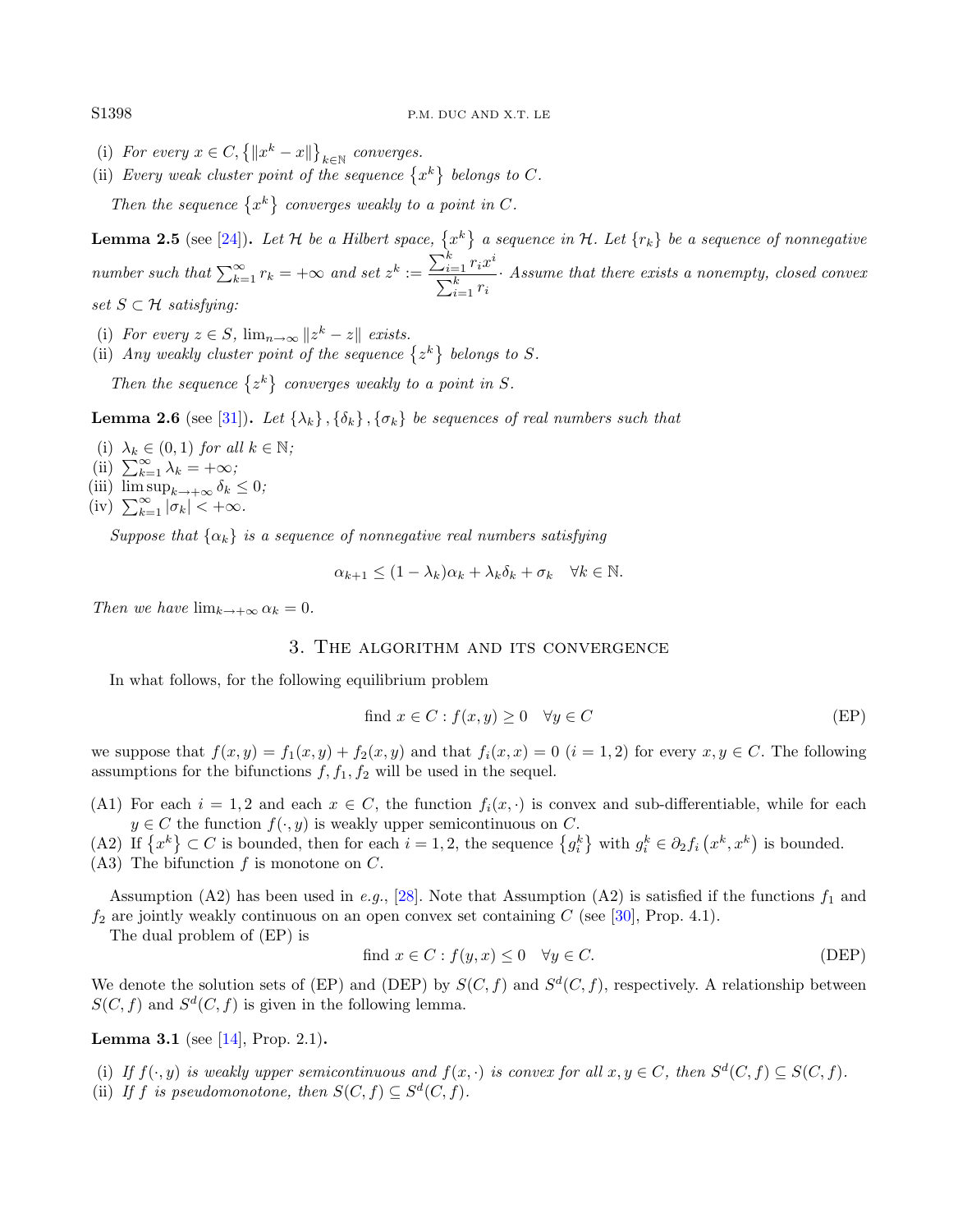Therefore, under the assumptions (A1)–(A3) one has  $S(C, f) = S<sup>d</sup>(C, f)$ . In this paper we suppose that  $S(C, f)$  is nonempty. The algorithm below is a subgradient one for paramonotone or strongly pseudomonotone equilibrium problems (EP). The stepsize is taken as in the subgradient method for nonsmooth convex optimization problems.

Algorithm 1. A splitting subgradient algorithm for solving paramonotone or strongly pseudomonotone equilibrium problems.

<span id="page-4-0"></span>**Initialization:** Seek  $x^0 \in C$ . Choose a sequence  $\{\beta_k\}_{k\geq 0} \subset \mathbb{R}$  satisfying the following conditions

$$
\sum_{k=0}^\infty \beta_k = +\infty, \quad \sum_{k=0}^\infty \beta_k^2 < +\infty.
$$

 ${\bf Iteration} \,\, k = 0, 1, \ldots$  $\text{atroll } k \equiv 0, 1, \ldots: \ \text{Take } g_1^k \in \partial_2 f_1\left(x^k, x^k\right), g_2^k \in \partial_2 f_2\left(x^k, x^k\right).$ Compute

$$
\eta_k := \max \left\{ \beta_k, \|g_1^k\|, \|g_2^k\| \right\}, \ \lambda_k := \frac{\beta_k}{\eta_k},
$$
  

$$
y^k := \arg \min \left\{ \lambda_k f_1 \left( x^k, y \right) + \frac{1}{2} \|y - x^k\|^2 \mid y \in C \right\},
$$
  

$$
x^{k+1} := \arg \min \left\{ \lambda_k f_2 \left( x^k, y \right) + \frac{1}{2} \|y - y^k\|^2 \mid y \in C \right\}.
$$

<span id="page-4-2"></span>**Theorem 3.2.** In addition to the assumptions  $(A1)$ – $(A3)$  we suppose that f is paramonotone on C, and that either int  $C \neq \emptyset$  or for each  $x \in C$  both bifunctions  $f_1(x, \cdot)$ ,  $f_2(x, \cdot)$  are continuous at a point in C. Then the sequence  $\{x^k\}$  generated by Algorithm [1](#page-4-0) converges weakly to a solution of (EP). Moreover, if f is strongly pseudomonotone, then  $\{x^k\}$  strongly converges to the unique solution of (EP).

*Proof.* (i) We first show that, for each  $x^* \in S(f, C)$ , the sequence  $\{||x^k - x^*||\}$  is convergent.

Indeed, for each  $k \geq 0$ , for simplicity of notation, let

<span id="page-4-1"></span>
$$
h_1^k(x) := \lambda_k f_1(x^k, x) + \frac{1}{2} ||x - x^k||^2,
$$
  

$$
h_2^k(x) := \lambda_k f_2(x^k, x) + \frac{1}{2} ||x - y^k||^2.
$$

Since  $f_1(x^k, \cdot)$  is convex and subdifferentiable by Assumption (A1), the functions  $h_1^k$  is strongly convex with modulus 1 and subdifferentiable, which implies that for any  $u_1^k \in \partial h_1^k(y^k)$  we have

$$
h_1^k(y^k) + \langle u_1^k, x - y^k \rangle + \frac{1}{2} \|x - y^k\|^2 \le h_1^k(x) \quad \forall x \in C.
$$
 (3.1)

On the other hand, since  $y^k$  is a minimizer of  $h_1^k(x)$  over C, by the regularity condition and the optimality condition for convex programming, we have  $0 \in \partial h_1^k(y^k) + N_C(y^k)$  in which  $N_C(y^k)$  is the normal cone of C at  $y^k$ . This implies that there exists  $u_1^k \in \partial h_1^k(y^k)$  satisfying  $u_1^k \in -N_C(y^k)$ , or equivalently,  $\langle u_1^k, x - y^k \rangle \ge 0$ for all  $x \in C$ . Hence, from [\(3.1\)](#page-4-1), for each  $x \in C$ , it follows that

$$
h_1^k(y^k) + \frac{1}{2}||x - y^k||^2 \le h_1^k(x),
$$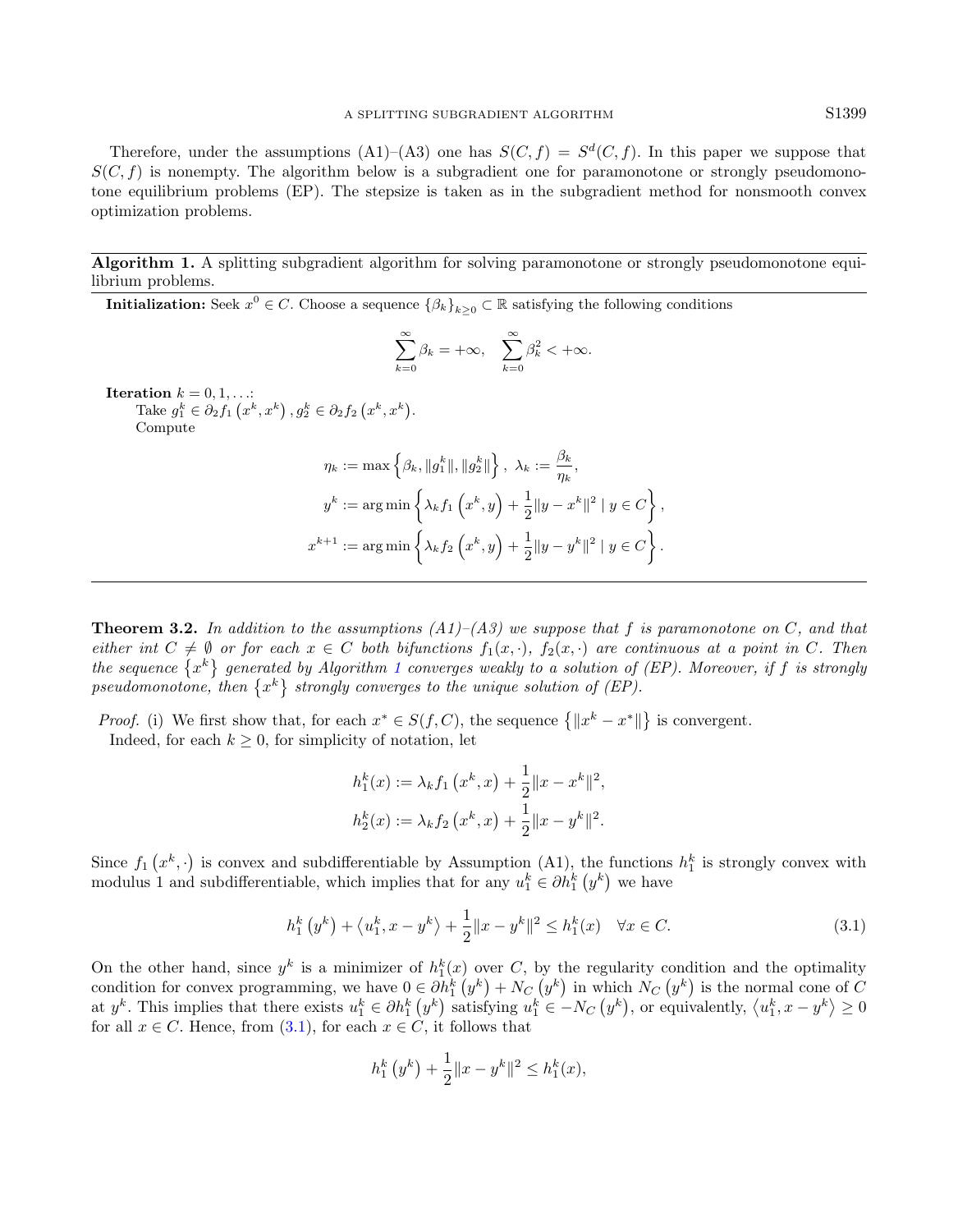i.e.,

<span id="page-5-1"></span>
$$
\lambda_k f_1(x^k, y^k) + \frac{1}{2} \|y^k - x^k\|^2 + \frac{1}{2} \|x - y^k\|^2 \leq \lambda_k f_1(x^k, x) + \frac{1}{2} \|x - x^k\|^2,
$$

or equivalently,

$$
||y^{k} - x||^{2} \le ||x^{k} - x||^{2} + 2\lambda_{k} \left(f_{1}\left(x^{k}, x\right) - f_{1}\left(x^{k}, y^{k}\right)\right) - ||y^{k} - x^{k}||^{2}.
$$
\n
$$
\text{(3.2)}
$$

Using the same argument for  $x^{k+1}$ , we obtain

<span id="page-5-2"></span>
$$
||x^{k+1} - x||^2 \le ||y^k - x||^2 + 2\lambda_k \left(f_2\left(x^k, x\right) - f_2\left(x^k, x^{k+1}\right)\right) - ||x^{k+1} - y^k||^2. \tag{3.3}
$$

Combining [\(3.2\)](#page-5-0) and [\(3.3\)](#page-5-1) yields

$$
||x^{k+1} - x||^2 \le ||x^k - x||^2 - ||y^k - x^k||^2 - ||x^{k+1} - y^k||^2
$$
  
+ 2\lambda\_k (f\_1 (x^k, x) + f\_2 (x^k, x)) - 2\lambda\_k (f\_1 (x^k, y^k) + f\_2 (x^k, x^{k+1}))  
= ||x^k - x||^2 - ||y^k - x^k||^2 - ||x^{k+1} - y^k||^2  
+ 2\lambda\_k f (x^k, x) - 2\lambda\_k (f\_1 (x^k, y^k) + f\_2 (x^k, x^{k+1})). \t(3.4)

From  $g_1^k \in \partial_2 f_1(x^k, x^k)$  and  $f_1(x^k, x^k) = 0$ , it follows that

<span id="page-5-5"></span><span id="page-5-4"></span><span id="page-5-3"></span>
$$
f_1(x^k, y^k) - f_1(x^k, x^k) \ge \langle g_1^k, y^k - x^k \rangle
$$

which implies

<span id="page-5-6"></span>
$$
-2\lambda_k f_1\left(x^k, y^k\right) \le -2\lambda_k \left\langle g_1^k, y^k - x^k \right\rangle. \tag{3.5}
$$

By using the Cauchy–Schwarz inequality and the fact that  $||g_1^k|| \leq \eta_k$ , from [\(3.5\)](#page-5-2) one can write

$$
-2\lambda_k f_1(x^k, y^k) \le 2\frac{\beta_k}{\eta_k} \eta_k \|y^k - x^k\| = 2\beta_k \|y^k - x^k\|.
$$
 (3.6)

By the same argument, we obtain

<span id="page-5-7"></span>
$$
-2\lambda_k f_2\left(x^k, x^{k+1}\right) \le 2\beta_k \|x^{k+1} - x^k\|.
$$
\n(3.7)

Replacing  $(3.6)$  and  $(3.7)$  to  $(3.4)$  we get

$$
||x^{k+1} - x||^2 \le ||x^k - x||^2 + 2\lambda_k f(x^k, x) + 2\beta_k ||y^k - x^k|| + 2\beta_k ||x^{k+1} - x^k|| - ||y^k - x^k||^2 - ||x^{k+1} - y^k||^2.
$$
 (3.8)

Take  $x = x^k$  in [\(3.8\)](#page-5-6), since  $f(x^k, x^k) = 0$ , we obtain

$$
||x^{k+1} - x^k||^2 \le 2\beta_k ||y^k - x^k|| + 2\beta_k ||x^{k+1} - x^k|| - ||y^k - x^k||^2 - ||x^{k+1} - y^k||^2.
$$

It follows that

$$
\left(\|x^{k+1} - x^k\| - \beta_k\right)^2 + \left(\|y^k - x^k\| - \beta_k\right)^2 + \|x^{k+1} - y^k\|^2 \le 2\beta_k^2.
$$

Hence  $(|x^{k+1} - x^k| - \beta_k)^2 \le 2\beta_k^2$ , and consequently we have

<span id="page-5-8"></span>
$$
||x^{k+1} - x^k|| \le 3\beta_k. \tag{3.9}
$$

Replacing  $(3.9)$  to  $(3.8)$ , we obtain

$$
||x^{k+1} - x||^2 \le ||x^k - x||^2 + 2\lambda_k f(x^k, x) + 2\beta_k ||y^k - x^k|| + 6\beta_k^2 - ||y^k - x^k||^2 - ||x^{k+1} - y^k||^2
$$
  
\n
$$
\le ||x^k - x||^2 + 2\lambda_k f(x^k, x) + 6\beta_k^2 + 2\beta_k ||y^k - x^k|| - ||y^k - x^k||^2
$$
  
\n
$$
\le ||x^k - x||^2 + 2\lambda_k f(x^k, x) + 7\beta_k^2 - (||y^k - x^k|| - \beta_k)^2
$$
  
\n
$$
\le ||x^k - x||^2 + 2\lambda_k f(x^k, x) + 7\beta_k^2.
$$
\n(3.10)

<span id="page-5-0"></span>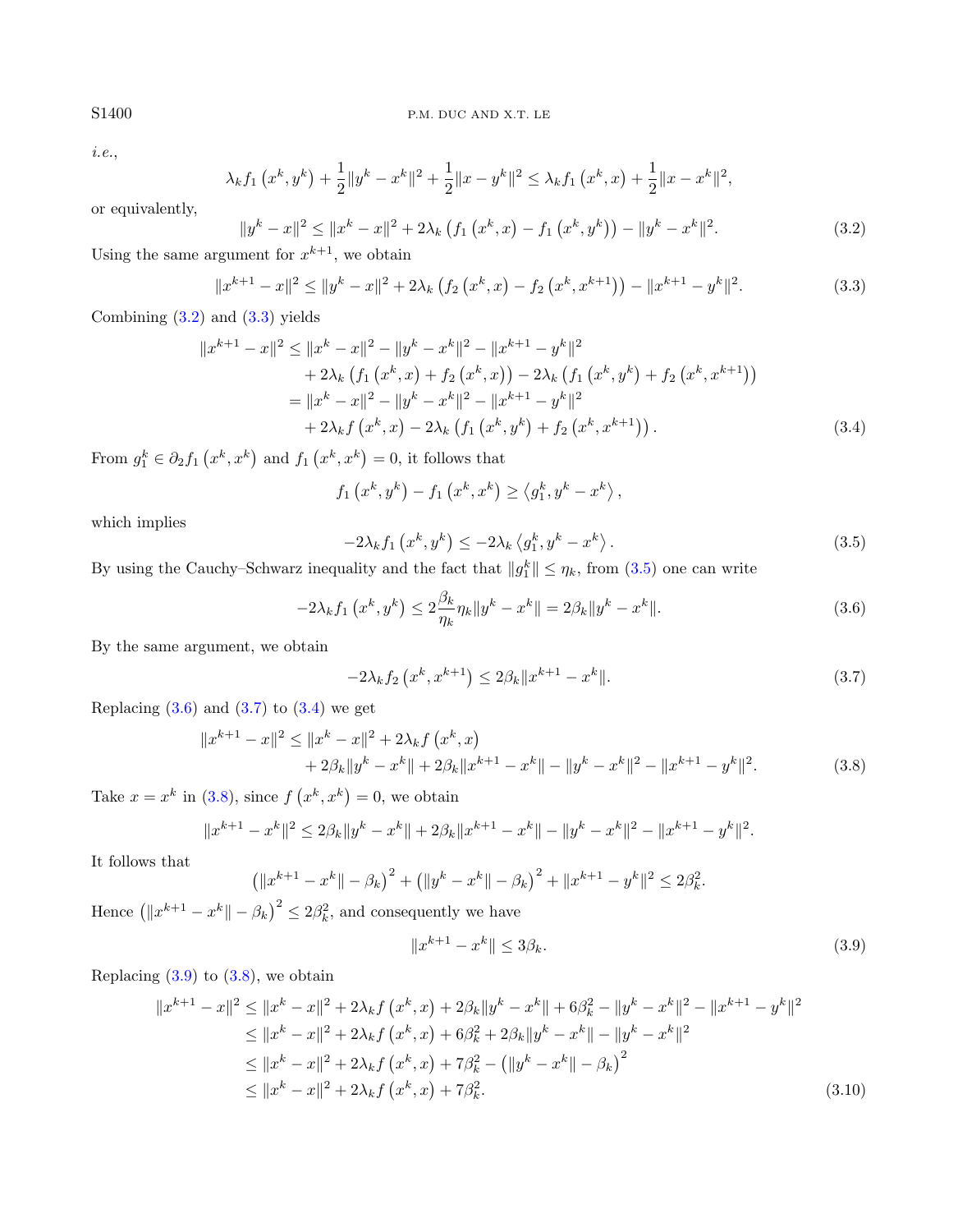<span id="page-6-0"></span>Note that by definition of  $x^* \in S(f, C) = S^d(f, C)$  we have  $f(x^k, x^*) \leq 0$ . Therefore, by taking  $x = x^*$  in [\(3.10\)](#page-5-8) we obtain

<span id="page-6-1"></span>
$$
||x^{k+1} - x^*||^2 \le ||x^k - x^*||^2 + 7\beta_k^2 + 2\lambda_k f(x^k, x^*) \le ||x^k - x^*||^2 + 7\beta_k^2. \tag{3.11}
$$

Since  $\sum_{k=0}^{\infty} \beta_k^2$  <  $+\infty$  by assumption, in virtue of Lemma [2.3,](#page-2-1) it follows from [\(3.11\)](#page-6-0) that the sequence  $\{||x^k - x^*||\}$  is convergent.

# (ii) We now prove that any cluster point of the sequence  $\{x^k\}$  is a solution of (EP).

Indeed, from [\(3.11\)](#page-6-0) we have

$$
-2\lambda_k f\left(x^k, x^*\right) \le ||x^k - x^*||^2 - ||x^{k+1} - x^*||^2 + 7\beta_k^2 \quad \forall k \in \mathbb{N}.
$$

By summing up we obtain

$$
2\sum_{k=0}^{\infty} \lambda_k \left(-f\left(x^k, x^*\right)\right) \le ||x^0 - x^*||^2 + 7\sum_{k=0}^{\infty} \beta_k^2 < \infty. \tag{3.12}
$$

On the other hand, by Assumption (A2) the sequences  $\{g_1^k\}, \{g_2^k\}$  are bounded. This fact, together with the construction of  $\{\beta_k\}$ , implies that there exists  $M > 0$  such that  $||g_1^k|| \leq M, ||g_2^k|| \leq M, \beta_k \leq M$  for all  $k \in \mathbb{N}$ , and consequently

$$
\eta_k = \max\left\{\beta_k, \|g_1^k\|, \|g_2^k\|\right\} \le M \quad \forall k \in \mathbb{N}.
$$

So we have

$$
\sum_{k=0}^{\infty} \lambda_k = \sum_{k=0}^{\infty} \frac{\beta_k}{\eta_k} \ge \frac{1}{M} \sum_{k=0}^{\infty} \beta_k,
$$

and since  $\sum_{k=0}^{\infty} \beta_k = +\infty$ , we obtain

<span id="page-6-2"></span>
$$
\sum_{k=0}^{\infty} \lambda_k = +\infty.
$$

Since  $f(x^k, x^*) \leq 0$  for all  $k \in \mathbb{N}$ , it follows from  $(3.12)$  that

$$
\limsup f(x^k, x^*) = 0 \quad \forall x^* \in S(C, f).
$$

Fixed  $x^* \in S(C, f)$  and let  $\{x^{k_j}\}\)$  be a subsequence of  $\{x^k\}$  such that

$$
\limsup f(x^k, x^*) = \lim_{j} f(x^{k_j}, x^*) = 0.
$$

Since  $\{x^{k_j}\}\$ is bounded, we may assume that  $\{x^{k_j}\}\$  weakly converges to some  $\bar{x}$ . Since  $f(\cdot, x^*)$  is weakly upper semicontinuous by Assumption (A1), we have

$$
f(\bar{x}, x^*) \ge \lim_{h \to 0} f(x^{k_j}, x^*) = 0. \tag{3.13}
$$

Then it follows from the monotonicity of f that  $f(x^*, \bar{x}) \leq 0$ . On the other hand, since  $x^* \in S(C, f)$ , by definition we have  $f(x^*, \bar{x}) \geq 0$ . Therefore we obtain  $f(x^*, \bar{x}) = 0$ . Again, the monotonicity of f implies  $f(\bar{x},x^*) \leq 0$ , and therefore, by  $(3.13)$  one has  $f(\bar{x},x^*) = 0$ . Since  $f(x^*,\bar{x}) = 0$  and  $f(\bar{x},x^*) = 0$ , it follows from paramonotonicity of f that  $\bar{x}$  is a solution to (EP).

Thus it follows from (i), (ii), and Lemma [2.4](#page-2-2) that the sequence  $\{x^k\}$  converges weakly to a solution to (EP). We now turn to the case that f is strongly pseudo-monotone. By this assumption,  $(EP)$  has a unique solution (see [\[21\]](#page-15-19), Prop. 1). Let  $x^*$  be the unique solution of (EP). By definition of  $x^*$  we have

$$
f(x^*, x) \ge 0 \quad \forall x \in C,
$$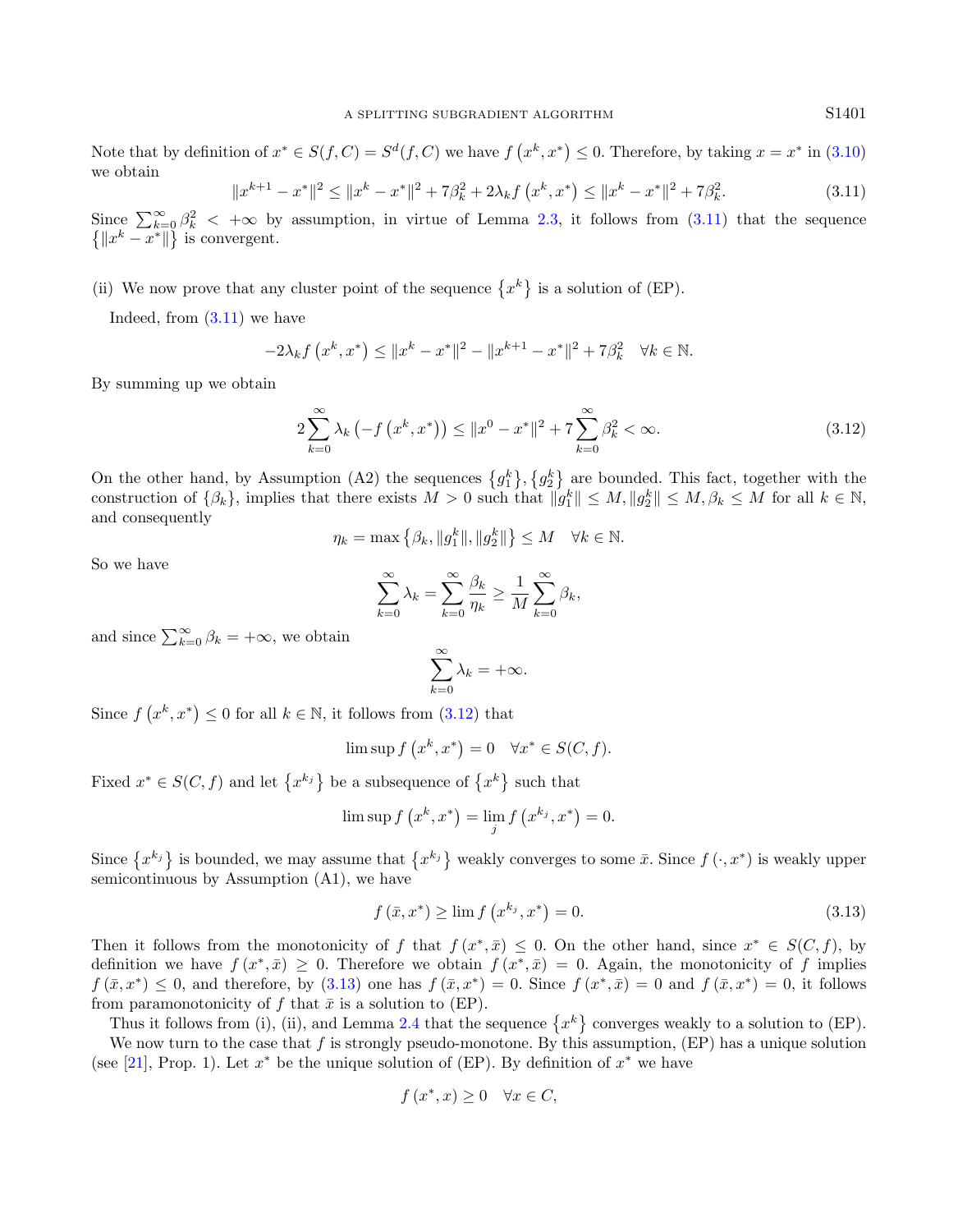which, by strong pseudo-monotonicity of  $f$ , implies

<span id="page-7-0"></span>
$$
f(x, x^*) \le -\beta \|x - x^*\|^2 \quad \forall x \in C. \tag{3.14}
$$

By choosing  $x = x^k$  in [\(3.14\)](#page-7-0) and then applying to [\(3.8\)](#page-5-6) we obtain

$$
||x^{k+1} - x^*||^2 \le (1 - 2\beta \lambda_k) ||x^k - x^*||^2 + 7\beta_k^2 \quad \forall k \in \mathbb{N},
$$

which together with the construction of  $\beta_k$  and  $\lambda_k$ , by virtue of Lemma [2.6](#page-3-1) with  $\delta_k \equiv 0$ , implies that

$$
\lim_{k \to +\infty} \|x^k - x^*\|^2 = 0,
$$

*i.e.*,  $x^k$  strongly converges to the unique solution  $x^*$  of (EP).

The following simple example shows that without paramonotonicity, the algorithm may not be convergent.

**Example 3.3.** Let us consider the following instance of (EP), taken from [\[8\]](#page-14-8), where  $C := \mathbb{R}^2$  and  $f(x, y) :=$  $\langle Ax, y - x \rangle$  with

$$
A = \begin{bmatrix} 0 & 1 \\ -1 & 0 \end{bmatrix}.
$$

For all  $x, y \in C$  we have  $f(x, y) + f(y, x) = \langle A(x - y), y - x \rangle = (x_2 - y_2)(y_1 - x_1) - (x_1 - y_1)(y_2 - x_2) = 0$ , so f is monotone on C. It has already shown in [\[8\]](#page-14-8) that  $x^* = (0,0)^T$  is the unique solution of this problem. Note that for all  $x = (x_1, x_2)^T \in C$  we have

$$
f(x^*, x) = \left\langle \begin{bmatrix} 0 & 1 \\ -1 & 0 \end{bmatrix} \begin{bmatrix} 0 \\ 0 \end{bmatrix}, \begin{bmatrix} x_1 \\ x_2 \end{bmatrix} \right\rangle = 0
$$

and

$$
f(x,x^*) = \left\langle \begin{bmatrix} 0 & 1 \\ -1 & 0 \end{bmatrix} \begin{bmatrix} x_1 \\ x_2 \end{bmatrix}, \begin{bmatrix} -x_1 \\ -x_2 \end{bmatrix} \right\rangle = -x_2x_1 + (-x_1)(-x_2) = 0.
$$

Hence  $f(x^*, x) = f(x, x^*) = 0$  for all  $x \in C$ , and therefore f is not paramonotone.

Let  $f_1(x, y) = 0$  and  $f_2(x, y) = f(x, y) = x_2y_1 - x_1y_2$ , then we have  $f(x, y) = f_1(x, y) + f_2(x, y)$ . Furthermore,  $f_1, f_2$  satisfy assumptions (A1) and (A2). Let  $\{\beta_k\}$  be any sequence satisfying the conditions in the initialization step of Algorithm [1.](#page-4-0) Applying this algorithm with  $f = f_1 + f_2$ , in iteration k we obtain

$$
y^{k} = \arg\min \left\{ \lambda_{k} f_{1} (x^{k}, y) + \frac{1}{2} ||y - x^{k}||^{2} \mid y \in \mathbb{R}^{2} \right\}
$$

$$
= \arg\min \left\{ \frac{1}{2} ||y - x^{k}||^{2} \mid y \in \mathbb{R}^{2} \right\}
$$

$$
= x^{k}.
$$

Therefore we have

$$
\lambda_k f_2(x^k, y) + \frac{1}{2} \|y - y^k\|^2 = \lambda_k f_2(x^k, y) + \frac{1}{2} \|y - x^k\|^2
$$
  
\n
$$
= \lambda_k (x_2^k y_1 - x_1^k y_2) + \frac{1}{2} (y_1 - x_1^k)^2 + \frac{1}{2} (y_2 - x_2^k)^2
$$
  
\n
$$
= \frac{1}{2} (y_1^2 - 2a_1 y_1 + (x_1^k)^2) + \frac{1}{2} (y_2^2 - 2a_2 y_2 + (x_2^k)^2)
$$
  
\n
$$
= \frac{1}{2} ((y_1 - a_1)^2 + a_1^2 - (x_1^k)^2) + \frac{1}{2} ((y_2 - a_2)^2 + a_2^2 - (x_2^k)^2).
$$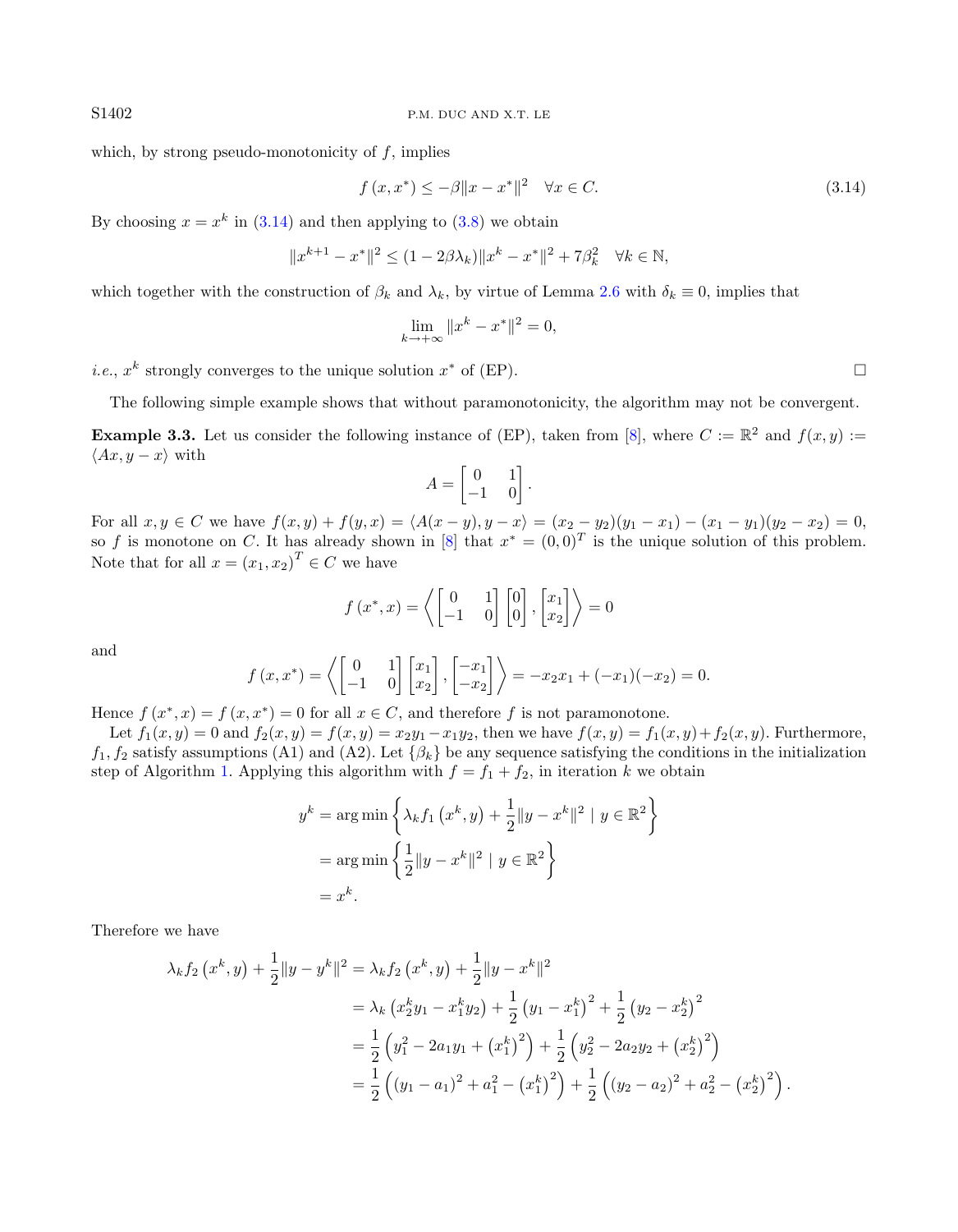Here  $a_1 = x_1^k - \lambda_k x_2^k$  and  $a_2 = x_2^k + \lambda_k x_1^k$ . It follows that

$$
x^{k+1} = \arg\min\left\{\lambda_k f_2(x^k, y) + \frac{1}{2}||y - y^k||^2 \mid y \in \mathbb{R}^2\right\}
$$

$$
= \arg\min\left\{\frac{1}{2}(y_1 - a_1)^2 + \frac{1}{2}(y_2 - a_2)^2 \mid y \in \mathbb{R}^2\right\}
$$

$$
= (a_1, a_2)^T = (x_1^k - \lambda_k x_2^k, x_2^k + \lambda_k x_1^k)^T.
$$

Thus,  $||x^{k+1}||^2 = (1+\lambda_k^2)||x^k||^2 > ||x^k||^2$  if  $x^k \neq 0$ , which implies that the sequence  $\{x^k\}$  does not converge to the solution  $x^* = 0$  for any starting point  $x^0 \neq 0$ .

In order to obtain the convergence without paramonotonicity we use the iterate  $x^k$  to define an ergodic sequence by taking

$$
z^k := \frac{\sum_{i=0}^k \lambda_i x^i}{\sum_{i=0}^k \lambda_i}.
$$

<span id="page-8-1"></span>We then have the following convergence result.

**Theorem 3.4.** Under the assumptions  $(A1)$ – $(A3)$ , the ergodic sequence  $\{z^k\}$  converges weakly to a solution of  $(EP)$ .

*Proof.* In the proof of Theorem [3.2,](#page-4-2) we have shown that the sequence  $\{||x^k - x^*||\}$  is convergent. From the definition of  $z^k$  and the Silverman–Toeplitz theorem (see e.g., [\[22\]](#page-15-20), Thm. 1.1.), the sequence  $\{\Vert z^k - x^* \Vert\}$  is convergent, too. In order to apply Lemma [2.4,](#page-2-2) now we show that all weakly cluster points of  $\{z^k\}$  belong to  $S(f, C)$ . Indeed, using the inequality [\(3.11\)](#page-6-0), by taking the sum of its two sides over all indices we have

$$
2\sum_{i=0}^{k} \lambda_i f(x, x^i) \le \sum_{i=0}^{k} \left( \|x^i - x\|^2 - \|x^{i+1} - x\|^2 + 7\beta_i^2 \right)
$$

$$
= \|x^0 - x\|^2 - \|x^{k+1} - x\|^2 + 7\sum_{i=0}^{k} \beta_i^2
$$

$$
\le \|x^0 - x\|^2 + 7\sum_{i=0}^{k} \beta_i^2.
$$

By using this inequality, from definition of  $z^k$  and convexity of  $f(x, \cdot)$ , we can write

<span id="page-8-0"></span>
$$
f(x, z^k) = f\left(x, \frac{\sum_{i=0}^k \lambda_i x^i}{\sum_{i=0}^k \lambda_i}\right)
$$
  

$$
\leq \frac{\sum_{i=0}^k \lambda_i f(x, x^i)}{\sum_{i=0}^k \lambda_i}
$$
  

$$
\leq \frac{||x^0 - x||^2 + 7\sum_{i=0}^k \beta_i^2}{2\sum_{i=0}^k \lambda_i}.
$$
 (3.15)

As we have shown in the proof of Theorem [3.2](#page-4-2) that

$$
\lambda_k = \frac{\beta_k}{\eta_k} \ge \frac{\beta_k}{M} \cdot
$$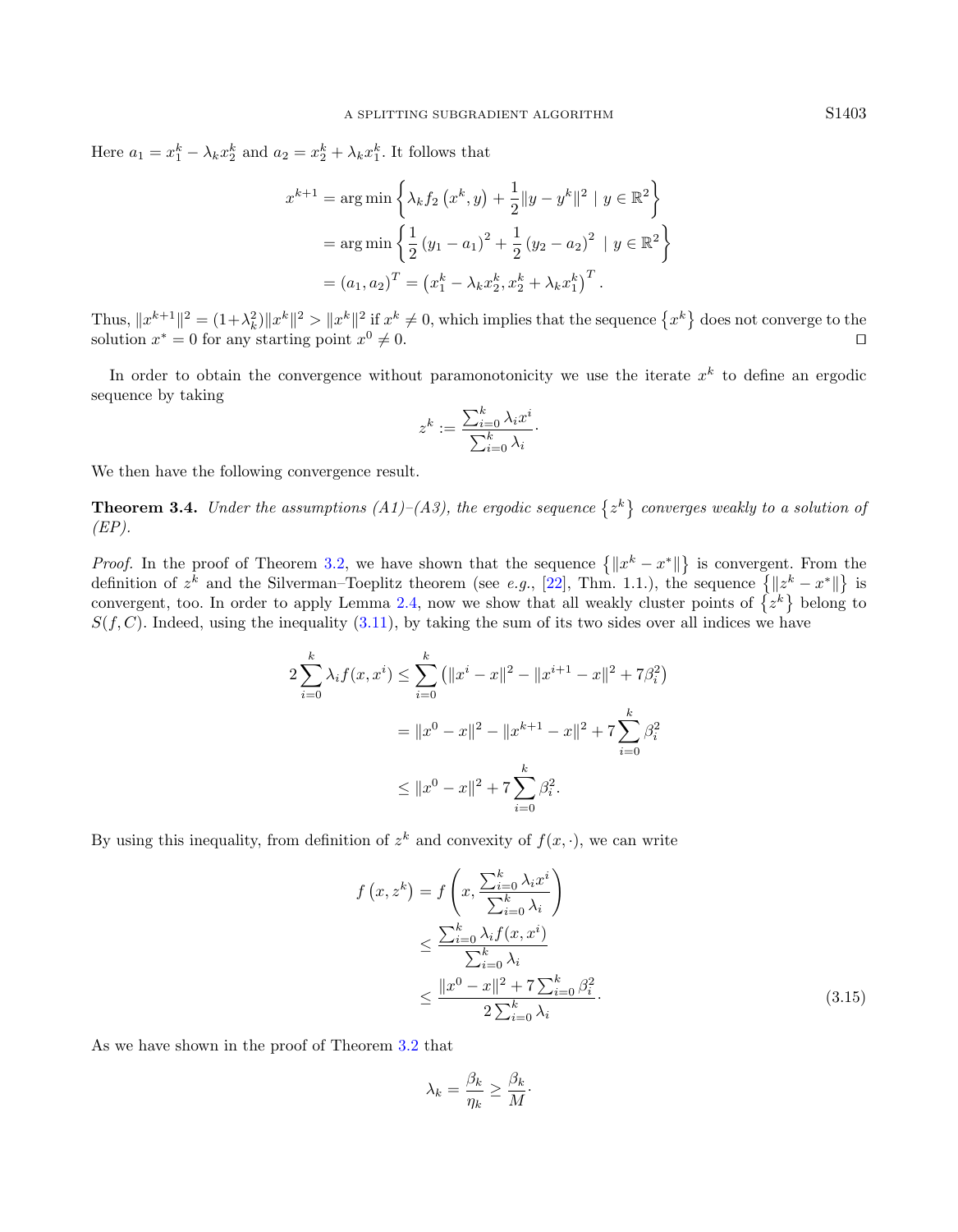S1404 P.M. DUC AND X.T. LE

Since  $\sum_{k=0}^{\infty} \beta_k = +\infty$ , we have  $\sum_{k=0}^{\infty} \lambda_k = +\infty$ . Then, it follows from [\(3.15\)](#page-8-0) that

<span id="page-9-1"></span>
$$
\limsup_{k} f(x, z^k) \le 0. \tag{3.16}
$$

Let  $\bar{z}$  be any weakly cluster of  $\{z^k\}$ . Then there exists a subsequence  $\{z^{k_j}\}$  of  $\{z^k\}$  such that  $z^{k_j} \to \bar{z}$ . Since  $f(x,.)$  is lower semicontinuous, it follows from  $(3.16)$  that

$$
f(x,\bar{z}) \leq 0.
$$

Since this inequality hold for arbitrary  $x \in C$ , it means that  $\overline{z} \in S^d(f, C) = S(f, C)$ . Thus it follows from Lemma [2.5](#page-3-2) that the sequence  $\{z^k\}$  converges weakly to a point  $z^* \in S(f, C)$ , which is a solution to (EP).  $\square$ 

# 4. Numerical experiments

<span id="page-9-0"></span>This section aims to evaluate the performance of Algorithm [1](#page-4-0) on some numerical examples. We also present some experiments on comparing the performance of our proposed algorithm to the exact version of inexact projected subgradient method proposed in [\[27\]](#page-15-8) and the ergodic algorithm in [\[2\]](#page-14-4). We used MATLAB R2016a for implementing the algorithms, and conducted all experiments on a computer with a Core i5 processor, 16 GB of RAM, and Windows 10.

All the tested instances were taken in finite dimensional setting and designed to satisfy the assumptions (A1)– (A3) as well as the convergence conditions of Algorithm [1](#page-4-0) in Theorem [3.2](#page-4-2) or Theorem [3.4.](#page-8-1) Since the iterative points generated by the algorithm are proved to be convergent, in each test we terminated our MATLAB program when the number of iterations is large enough (10<sup>4</sup> in our setting) to obtain an approximate solution. For the same purpose and in spirit of [\(3.9\)](#page-5-7), we also terminated our MATLAB programs when the distance between two consecutive iteration points is small enough  $(10^{-3}$  in our setting, *i.e.*, when  $||x^{k+1} - x^k|| \le 10^{-3}$ , or when  $||z^{k+1} - z^k|| \leq 10^{-3}$  for the ergodic sequences).

#### 4.1. Experiment 1

The problem instance in this subsection is designed for a twofold purpose. First, it is to illustrate our motivation of splitting the bifunction involved in (EP). Second, it is to compare the performance Algorithm [1](#page-4-0) to the method proposed by Santos and Scheimberg in [\[27\]](#page-15-8) without using the ergodic strategy, and the algorithm by Anh *et al.* [\[2\]](#page-14-4) for the ergodic sequence. For that we consider the following differentiated Cournot-Nash model.

There are n companies producing a common homogeneous commodity. For each company  $i = 1, \ldots, n$ , let  $x_i \geq 0$  be the production level (*i.e.*, the amount of commodity to be produced) of company *i*, and  $C_i$  the strategy set of producing of this company. This means that the condition  $x_i \in C_i$  must be satisfied for every  $i = 1, \ldots, n$ , and  $C := C_1 \times \ldots \times C_n$  is the set of feasible production levels  $x = (x_1, \ldots, x_n)$  of all these companies. The price (per commodity unit) of company  $i$  is given by

$$
p_i(x) := \alpha - \sum_{k=1}^n \tau_{ik} x_k \quad \text{(with } \alpha > 0, \tau_{ik} \ge 0\text{)}.
$$

For each company  $i = 1, ..., n$ , let  $c_i(x) = x^t A_i x$  be the cost for producing its production level, in which  $A_i = \left(a_{jk}^i\right)_{n \times n}$  is a square matrix with positive entries. The profit of company i is then given by

$$
q_i(x) = x_i p_i(x) - c_i(x).
$$

Each company i seeks to maximize its profit by choosing the corresponding production level  $x_i$  under the presumption that the production of the other companies are parametric input. In this context, a Nash equilibrium point for the model is a point  $x^* \in C$  satisfying

$$
q_i(x^*[x_i]) \le q_i(x^*) \quad \forall x \in C, i = 1, ..., n,
$$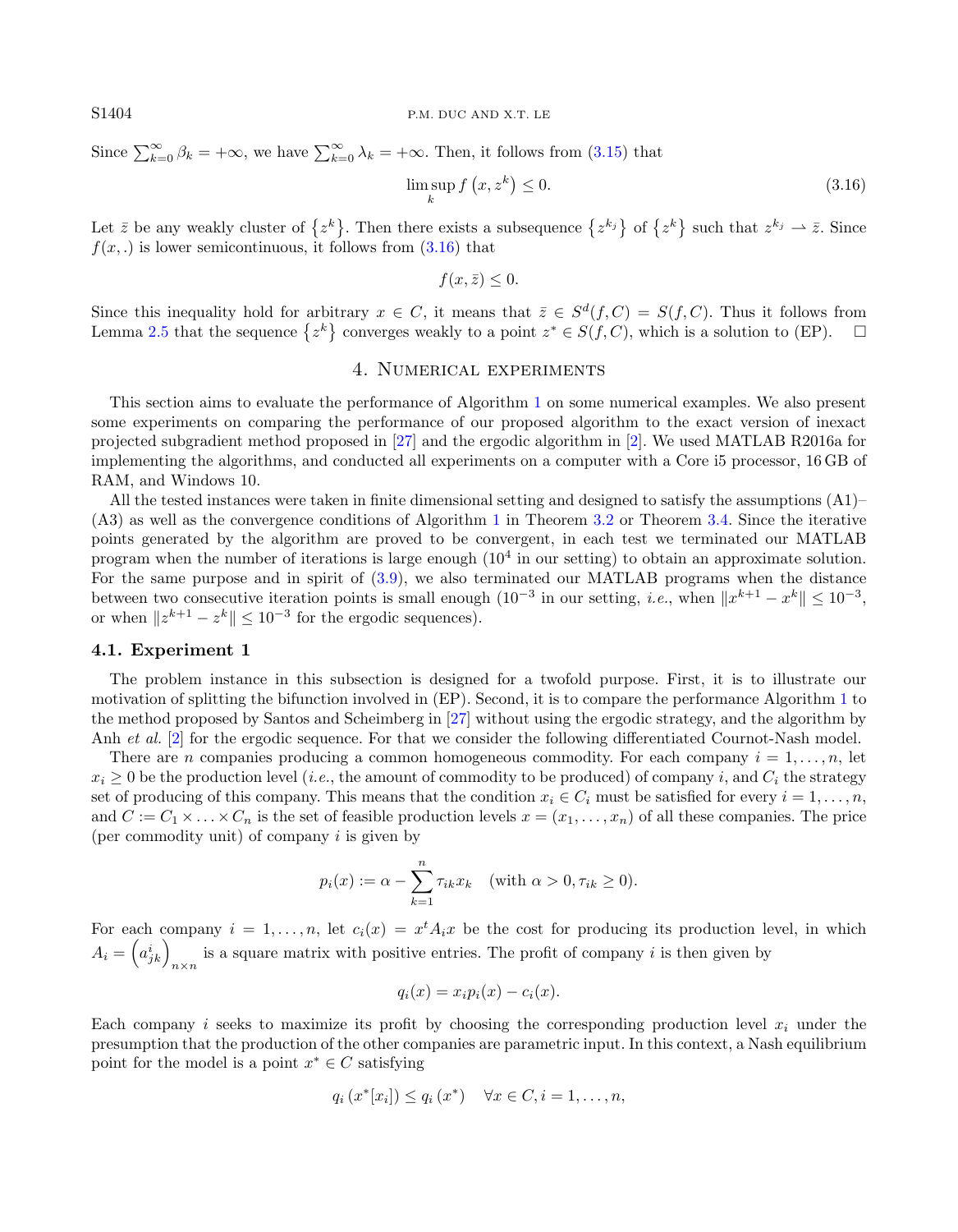where  $x^*([x_i])$  stands for the vector obtained from  $x^*$  by replacing the component  $x_i^*$  by  $x_i$ . It means that, if some company  $i$  leaves its equilibrium strategy while the others keep their equilibrium positions, then the profit of company i does not increase. The problem of finding such an equilibrium point can be formulated in form of (EP) as follows.

$$
(EP(\varphi))
$$
 Find  $x \in C$  such that  $\varphi(x, y) \ge 0$  for all  $y \in C$ ,

with  $C = C_1 \times \ldots \times C_n$  and

$$
\varphi(x, y) := \sum_{i=1}^{n} (q_i(x) - q_i (x [y_i]))
$$
  
= 
$$
\sum_{i=1}^{n} \left( \sum_{k=1}^{n} \tau_{ik} x_k \right) (y_i - x_i) + \sum_{i=1}^{n} \tau_{ii} y_i (y_i - x_i) - \alpha \sum_{i=1}^{n} (y_i - x_i)
$$
  
+ 
$$
\sum_{i=1}^{n} \left( a_{ii}^i y_i^2 + y_i \sum_{k \neq i} (a_{ik}^i + a_{ki}^i) x_k - a_{ii}^i x_i^2 - x_i \sum_{k \neq i} (a_{ik}^i + a_{ki}^i) x_k \right)
$$
  
= 
$$
\varphi_1(x, y) + \varphi_2(x, y).
$$

Here  $\varphi_1(x, y) = \langle Px + Qy - \bar{\alpha}, y - x \rangle$  with

$$
P := \begin{bmatrix} \tau_{11} & \tau_{12} & \dots & \tau_{1n} \\ \tau_{21} & \tau_{22} & \dots & \tau_{2n} \\ \vdots & \vdots & \ddots & \vdots \\ \tau_{n1} & \tau_{n2} & \dots & \tau_{nn} \end{bmatrix}, \quad Q := \begin{bmatrix} \tau_{11} & 0 & \dots & 0 \\ 0 & \tau_{22} & \dots & 0 \\ \vdots & \vdots & \ddots & \vdots \\ 0 & 0 & \dots & \tau_{nn} \end{bmatrix}, \quad \bar{\alpha} := (\alpha, \dots, \alpha)^T,
$$

and  $\varphi_2(x, y) = \sum_{i=1}^n h_i(x, y_i)$  with

$$
h_i(x, y_i) = a_{ii}^i y_i^2 + y_i \sum_{k \neq i} \left( a_{ik}^i + a_{ki}^i \right) x_k - a_{ii}^i x_i^2 - x_i \sum_{k \neq i} \left( a_{ik}^i + a_{ki}^i \right) x_k.
$$

Note that by taking  $f_1(x, y) := \langle (P + Q)x - \bar{\alpha}, y - x \rangle$  and  $f(x, y) := f_1(x, y) + \varphi_2(x, y)$ , we have

$$
\varphi(x,y) = f(x,y) + \langle Q(y-x), y-x \rangle.
$$

Since Q is positive semidefinite, it follows from Mastroeni (2003) [\[17\]](#page-15-21) Proposition 2.1 that the solution set of  $(EP(\varphi))$  coincides with the solution set of  $(EP(f))$ . Therefore, in order to obtain an equilibrium point of  $(EP(\varphi))$ , we can solve the equilibrium problem  $(EP(f))$  associated to the bifunction f.

For a numerical instance, we took  $n := 8$ ,  $C_i := [10, 50]$  for all  $i = 1, ..., n$ , and  $\alpha := 45$ . The discount coefficients  $\tau_{ij}$  were determined by

$$
P := (\tau_{ij})_{n \times n} = \frac{1}{100} \begin{bmatrix} 11.75 & 22 & 2 & 33 & 17 & 4 & 40 & 18 \\ 18 & 13.75 & 1 & 22 & 3 & 2 & 33 & 10 \\ 4 & 1 & 1.25 & 1 & 2 & 5 & 4 & 7 \\ 11 & 15 & 0 & 17 & 10 & 0 & 40 & 10 \\ 5 & 1 & 2 & 27 & 9.5 & 4 & 30 & 10 \\ 8 & 2 & 5 & 2 & 4 & 5 & 8 & 14 \\ 22 & 14 & 8 & 25 & 11 & 16 & 26 & 20 \\ 14 & 2 & 4 & 19 & 17 & 8 & 35 & 12 \end{bmatrix},
$$

which implies that

$$
Q := \frac{1}{100} \text{diag} (11.75, 13.75, 1.25, 17, 9.5, 5, 26, 12).
$$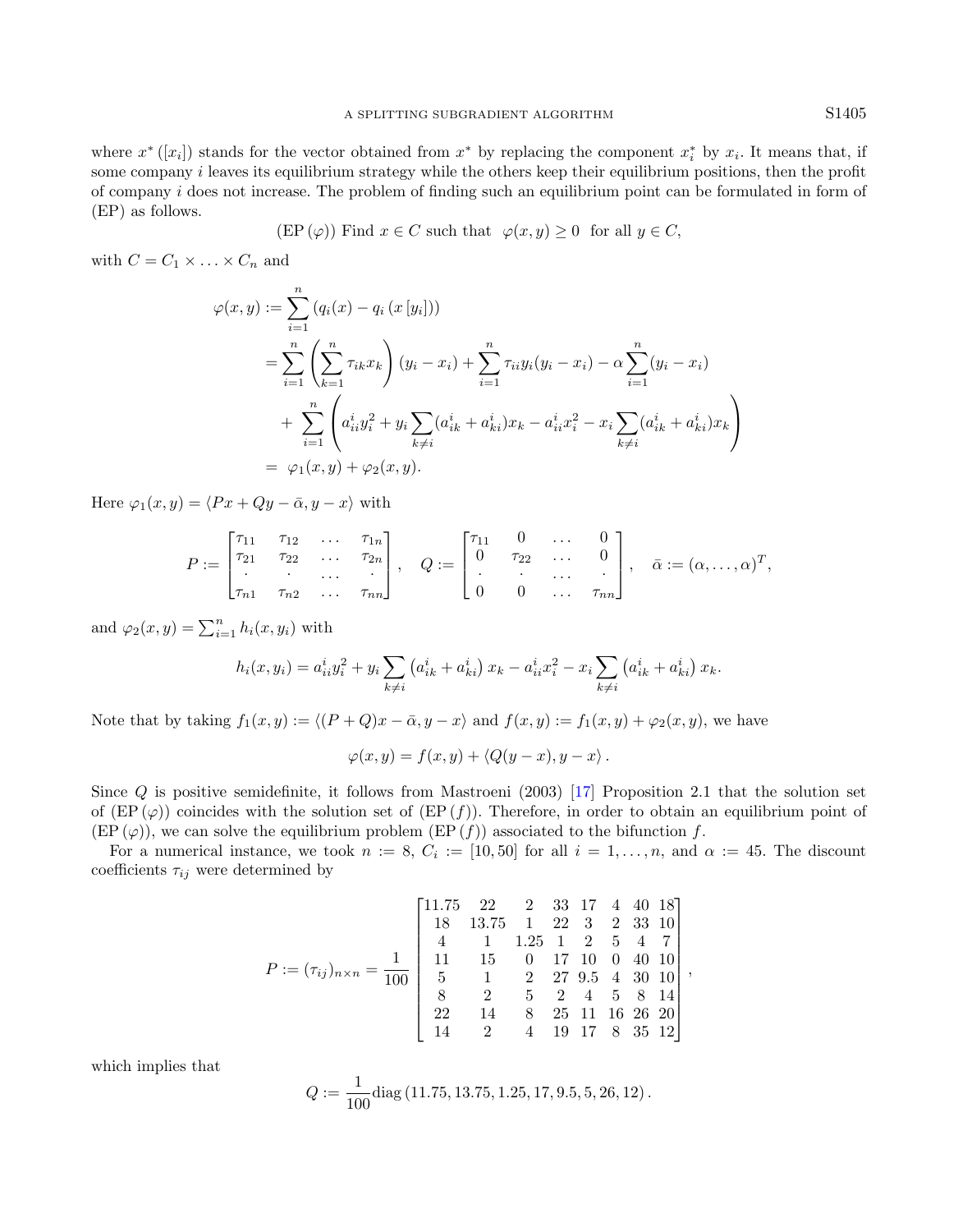#### S1406 P.M. DUC AND X.T. LE

The matrices  $A_i$ 's are randomly generated in such a way that their entries are integers in [1, 10].

Let  $S := \frac{1}{2}((P+Q)+(P+Q)^T)$ . Then on one hand we have S is symmetric and positive definite, which can be checked by using MATLAB function "chol". It follows that  $P + Q$  is also positive definite. An elementary computation shows that

$$
f_1(x, y) + f_1(y, x) = -(y - x)^T (P + Q)(y - x) \le 0 \quad \forall x, y \in C,
$$

which implies the monotonicity of  $f_1$ , thanks to the positive definiteness of  $P+Q$ . We furthermore have

$$
\varphi_2(x, y) + \varphi_2(y, x) = -\sum_{i \neq j} (y_i - x_i) (y_j - x_j) \left( a_{ij}^i + a_{ji}^i + a_{ij}^j + a_{ji}^j \right)
$$
  
=  $-z^T Az$ 

in which  $z = (z_1, \ldots, z_n)^T$  with  $z_i = y_i - x_i$  for all  $i = 1, \ldots, n$ , and  $A = (a_{ij})_{n \times n}$  is a symmetric matrix with

$$
a_{ij} = a_{ji} = \begin{cases} \frac{1}{2} \left( a_{ij}^i + a_{ji}^i + a_{ij}^j + a_{ji}^j \right) & \text{if } i \neq j, \\ 0 & \text{if } i = j. \end{cases}
$$

By this formula, the *ij*-entry of matrix A is defined only by the *ij*-entries and *ji*-entries of matrices  $A^i$ . In this experiment, the matrices  $A_i$  are chosen so that the matrix  $A$  is positive semidefinite, and consequently

$$
\varphi_2(x, y) + \varphi_2(y, x) = -z^T A z \le 0,
$$

which leads to monotonicity of  $\varphi_2$ . So  $f = f_1 + \varphi_2$  is also monotone, meaning that condition (A3) is also satisfied.

As a remark, it follows from the positivity of  $a_{ii}^i$  that  $\varphi_2(x, y)$  is convex quadratic with respect to y. By the construction of  $f_1$  and  $\varphi_2$ , the conditions (A1) and (A2) are also satisfied, so all conditions of Theorem [3.2](#page-4-2) are fulfilled and therefore we can apply its version without using ergodic sequence.

On the other hand, it can also be checked that  $rank(S) = rank(P + Q) = 7 < n = 8$ . Thus, by Iusem (1998) [\[12\]](#page-15-13) Proposition 3.2, the bifunction  $f = f_1 + \varphi_2$  $f = f_1 + \varphi_2$  $f = f_1 + \varphi_2$  is paramonotone, which ensures the convergence of Algorithm 1 and the projected subgradient method proposed in [\[27\]](#page-15-8).

Table [1](#page-12-0) presents the performance of three methods: original version of Algorithm [1](#page-4-0) (denoted OSGA for short), ergodic version of Algorithm [1](#page-4-0) (denoted ESGA for short), and exact version of inexact projected subgradient method proposed in [\[27\]](#page-15-8) (abbreviated by EPSM). For the first two methods, we set  $\beta_k = \frac{10^i}{k+1}$  with  $i \in \{0, 1, 2\}$ , while the settings for the last method include  $\beta_k = \frac{10^i}{k+1}$  with  $i \in \{0, 1, 2\}$  and  $\rho_k = 1$  (see [\[27\]](#page-15-8) for details of the method). In Table [1](#page-12-0) we report the performance of these methods with respect to criteria of running time (in seconds, reported in "Time" columns) and the number of iterations (reported in "Iter" columns). Three choices for starting points were taken:

$$
x^a = (20, 20, \dots, 20), \quad x^b = (30, 30, \dots, 30), \quad x^c = (50, 50, \dots, 50).
$$

It can be observed from Table [1](#page-12-0) that the original version of Algorithm [1](#page-4-0) (without using ergodic sequence) has better performance than the ergodic version in both criteria: the number of executed iterations and running time. In sense of running time, method EPSM performs best. It is due to the main operation in EPSM is projection onto the set C, which can be quickly done thanks to the box structure of C. In another perspective, the original version of Algorithm [1](#page-4-0) performs best in sense of the number of executed iterations. Its performance seems to be independent of the initial guess.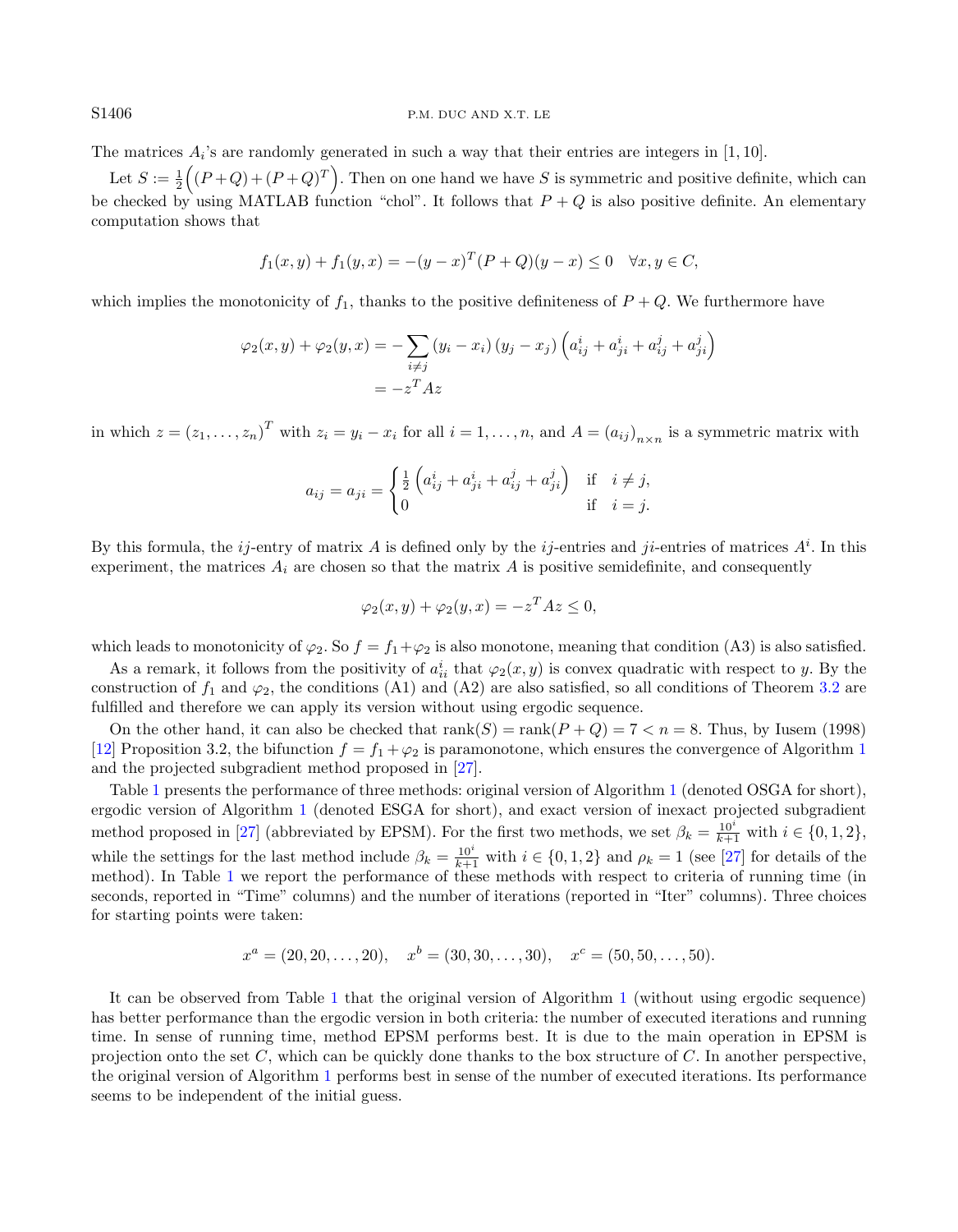<span id="page-12-0"></span>

| Initial guess | Method             | $\overline{k+1}$ |      | $\frac{10}{k+1}$ |      | $\frac{100}{k+1}$ |      |
|---------------|--------------------|------------------|------|------------------|------|-------------------|------|
|               |                    | Time             | Iter | Time             | Iter | Time              | Iter |
| $x^0 = x^a$   | OSGA               | 0.088            | 32   | 0.268            | 100  | 0.696             | 316  |
|               | ESGA               | 4.246            | 2228 | 4.357            | 2313 | 6.164             | 3288 |
|               | <b>EPSM</b>        | 0.018            | 1000 | 0.009            | 131  | 0.024             | 1279 |
|               | OSGA               | 0.089            | 32   | 0.273            | 100  | 0.689             | 316  |
| $x^0 = x^b$   | ESGA               | 2.495            | 1299 | 2.680            | 1400 | 4.730             | 2511 |
|               | <b>EPSM</b>        | 0.013            | 999  | 0.021            | 2087 | 0.046             | 4581 |
|               | <b>OSGA</b>        | 0.085            | 32   | 0.269            | 100  | 0.681             | 316  |
| $r^0 = r^c$   | $_{\mathrm{ESGA}}$ | 0.117            | 45   | 0.562            | 257  | 3.011             | 1572 |
|               | EPSM               | 0.011            | 999  | 0.068            | 8470 | 0.044             | 4999 |

Table 1. Performance of the considered methods.

#### 4.2. Experiment 2

The key feature of the previous example is the paramononicity of the involved bifunctions. Requiring that property, the performance of ergodic version of Algorithm [1](#page-4-0) is not comparative to the original version, and also to the method proposed in [\[27\]](#page-15-8). In order to highlight the advantage of the ergodic version of Algorithm [1,](#page-4-0) in this subsection we consider an example in which the involved bifunction is not necessarily paramonotone. For this example, both OSGA and EPSM methods cannot be applied due to the lack of the paramonotonicity of the involved bifunction, but ESGA can.

Let us consider the differentiated Cournot-Nash model similar to the previous example, but with linear cost functions

$$
c_i(x_i) = \mu_i x_i + \xi_i \quad (\mu_i > 0, \xi_i \ge 0, i = 1, \dots, n).
$$

Furthermore, we assume that there are additional constraints concerning lower and upper bounds on quota of the commodity (*i.e.*, there exist  $\underline{\sigma}, \overline{\sigma} \in \mathbb{R}_+$  such that  $\underline{\sigma} \leq \sigma = \sum_{i=1}^n x_i \leq \overline{\sigma}$ ). The problem in this case can be formulated in form of (EP) in which we can split the bifunction f as  $f(x, y) = f_1(x, y) + f_2(x, y)$  with

$$
f_1(x, y) = (Bx + \mu - \bar{\alpha})^T (y - x),
$$
  

$$
f_2(x, y) = y^T \tilde{B}y - x^T \tilde{B}x,
$$

in which  $\mu = (\mu_1, \ldots, \mu_n)$  and

$$
B = \begin{bmatrix} 0 & \tau_{12} & \tau_{13} & \dots & \tau_{1n} \\ \tau_{21} & 0 & \tau_{23} & \dots & \tau_{2n} \\ \vdots & \vdots & \ddots & \vdots & \vdots \\ \tau_{n1} & \tau_{n2} & \tau_{n3} & \dots & 0 \end{bmatrix}, \quad \tilde{B} = \begin{bmatrix} \tau_{11} & 0 & 0 & \dots & 0 \\ 0 & \tau_{22} & 0 & \dots & 0 \\ \vdots & \vdots & \ddots & \vdots & \vdots \\ 0 & 0 & 0 & \dots & \tau_{nn} \end{bmatrix}.
$$

It is easy to check that  $f_1, f_2$  are equilibrium functions satisfying conditions (A1)–(A3), so is f. By Theorem [3.4,](#page-8-1) this ensures that the ergodic sequence generated from the iterative points of Algorithm [1](#page-4-0) converges without paramonotonicity of f. Therefore, in contrast to the previous experiment, in this experiment we do not need to check the paramonotonicity of the bifuction f.

For the tested instances, we set  $C_i = [10, 50]$  for  $i = 1, \ldots, n$ ,  $\underline{\sigma} = 10n + 10$ ,  $\overline{\sigma} = 50n - 10$ , and  $\alpha = 120$ . The initial guess was set to  $x_i^0 = 30$   $(i = 1, ..., n)$ . The values for parameters  $\tau_{ij}$  were randomly generated in [0.5, 1.5] while the ones for  $\mu_i$  were randomly chosen in [20, 40].

Table [2](#page-13-0) shows that the choice of parameter  $\beta_k$  is crucial for the convergence of the algorithm, since changing the value of this parameter may significantly reduce the number of iterations. Furthermore, it proves the applicability of the ergodic version of our proposed algorithm in solving differentiated Cournot-Nash model with linear costs and joint constraints.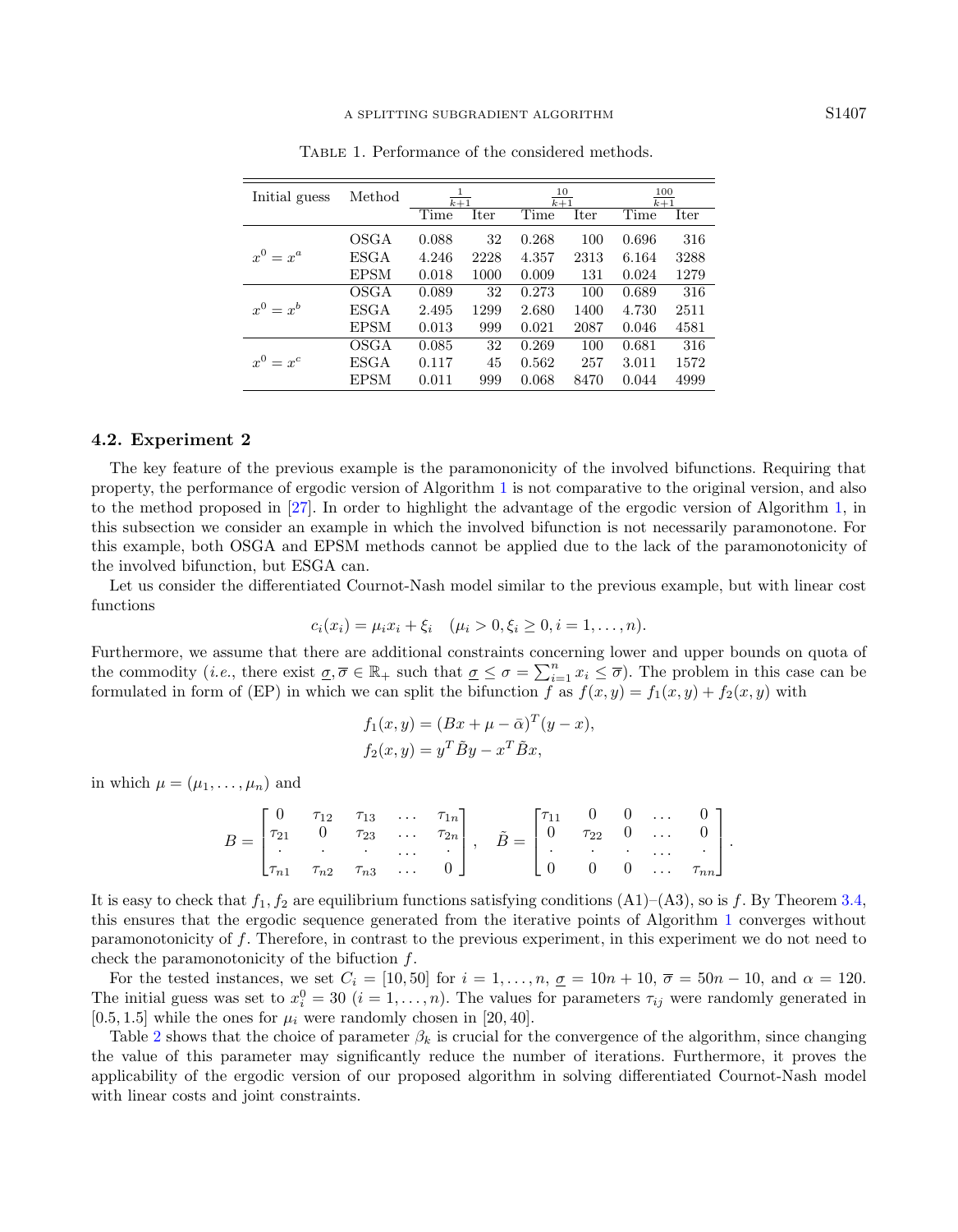| $\, n$ | $\beta_k$   | Number of iterations |
|--------|-------------|----------------------|
| 10     | $10/(k+1)$  | 1309                 |
| 10     | $100/(k+1)$ | 419                  |
| 15     | $10/(k+1)$  | 3108                 |
| 15     | $100/(k+1)$ | 672                  |
| 20     | $10/(k+1)$  | 5090                 |
| 20     | $100/(k+1)$ | 610                  |

<span id="page-13-0"></span>Table 2. Performance of ergodic version of Algorithm [1](#page-4-0) in solving differentiated Cournot-Nash model with linear costs and additional joint constraints.

#### 4.3. Experiment 3

In this subsection we compare the performance of ergodic version of Algorithm [1](#page-4-0) to the algorithm proposed in [\[2\]](#page-14-4). For that we consider the following instance of equilibrium problem (EP).

Find 
$$
x \in C
$$
:  $f(x, y) \ge 0 \quad \forall y \in C$ ,

in which  $C = C_1 \times ... \times C_5$  with  $C_i = [1, 10], i = 1, ..., 5$ , and

$$
f(x,y) = \langle Px + Qy - \bar{\alpha}, y - x \rangle + \sum_{i=1}^{5} (y_i^3 - x_i^3),
$$

where

$$
P = \begin{bmatrix} 3 & 3 & 3 & 0 & 1 \\ 2 & 9 & 8 & 0 & 6 \\ 2 & 6 & 8 & 5 & 5 \\ 6 & 6 & 4 & 8 & 0 \\ 5 & 10 & 6 & 10 & 3 \end{bmatrix}, \quad Q = \begin{bmatrix} 21 & 23 & 17 & 15 & 21 \\ 23 & 50 & 36 & 21 & 18 \\ 17 & 36 & 76 & 27 & 60 \\ 15 & 21 & 27 & 25 & 27 \\ 21 & 18 & 60 & 27 & 66 \end{bmatrix}.
$$

By setting

$$
f_1(x, y) = \langle Px + Qy - \bar{\alpha}, y - x \rangle
$$
,  $f_2(x, y) = \sum_{i=1}^{5} (y_i^3 - x_i^3)$ 

we see that  $f(x, y) = f_1(x, y) + f_2(x, y)$ . Note that  $f_1(x, y)$  is quadratic but not separable with respect to y, so the subproblem of computing  $y^k$  in Algorithm [1](#page-4-0) is nothing but solving a quadratic strongly convex program. Furthermore,  $f_2(x, y)$  is not quadratic but separable with respect to y, so computing  $x^{k+1}$  $x^{k+1}$  $x^{k+1}$  in Algorithm 1 can be done by solving  $n = 5$  separated convex programs, each on one real variable

Table [3](#page-14-9) presents the performance of ergodic version of Algorithm [1](#page-4-0) (denoted ESGA) and the ergodic algorithm proposed in [\[2\]](#page-14-4) (abbreviated by EA). For the former algorithm, we set  $\beta_k = \frac{10^i}{k+1}$ , while for the parameters in the description of the latter algorithm we choose  $\lambda_k = \frac{10^i}{k+1}$   $(i \in \{0, 1, 2, 3\})$ . We compare the performance of these algorithms in sense of running time. Three choices for starting points were taken:

$$
x^a = (1, 10, 1, 10, 1), \quad x^b = (5.5, 5.5, 5.5, 5.5, 5.5), \quad x^c = (10, 10, 10, 10, 10).
$$

It can be observed from Table [3](#page-14-9) that, regardless of the choices for parameters  $\beta_k$  and  $\lambda_k$ , our proposed ergodic algorithm performs better than the one proposed in [\[2\]](#page-14-4). The reasons are as follows. By splitting the equilibrium function  $f(x, y)$  as  $f_1(x, y)+f_2(x, y)$ , we then can exploit special properties of component bifunctions  $f_1$  and  $f_2$ . More precisely, that helps us to solve more easily the two subproblems in each step of our proposed algorithm: one is a quadratic strongly convex program, while the other is equivalent to solving separated convex programs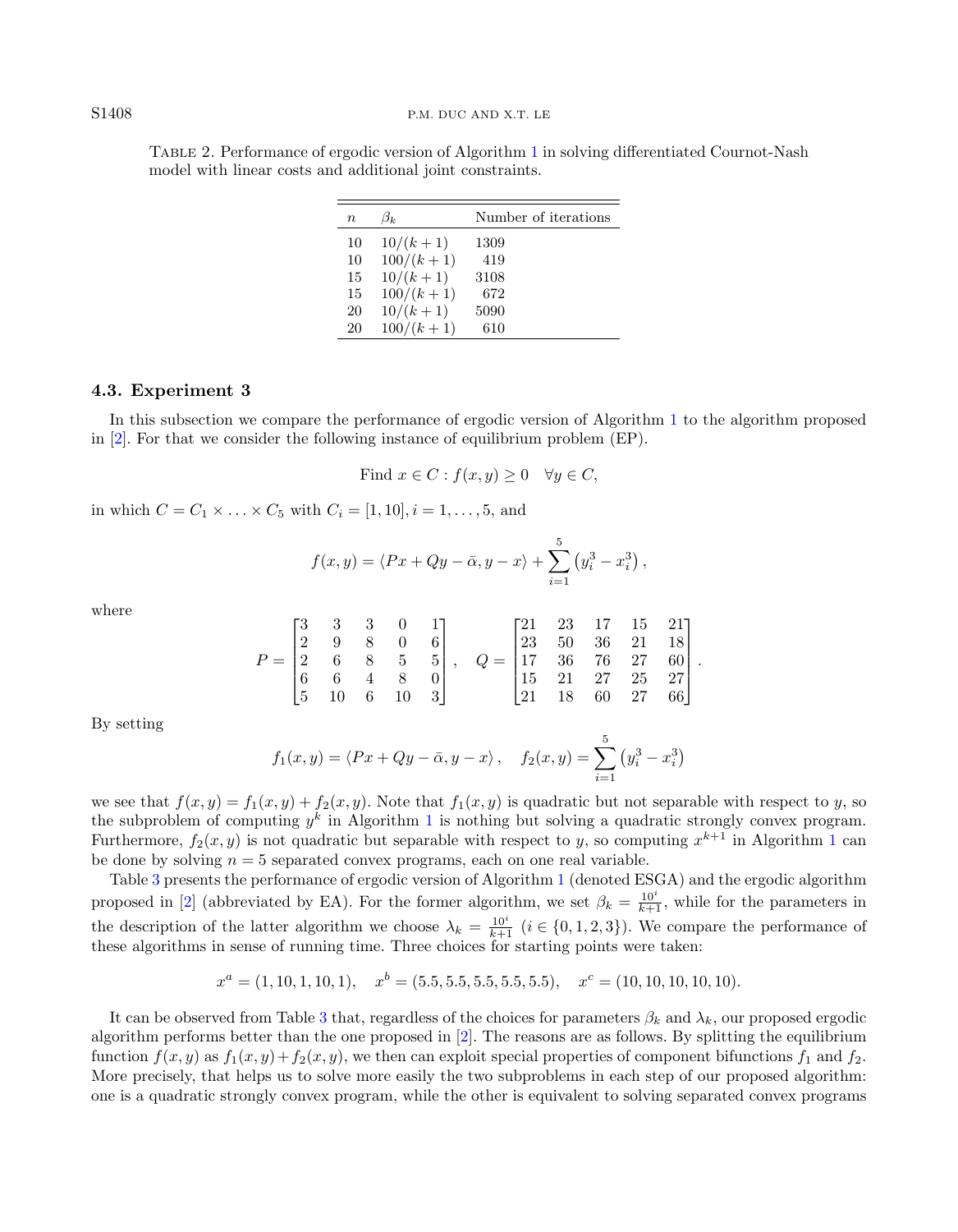<span id="page-14-9"></span>

| Initial guess | Method      | Running time (s)                      |                                        |                                         |                                          |  |  |  |
|---------------|-------------|---------------------------------------|----------------------------------------|-----------------------------------------|------------------------------------------|--|--|--|
|               |             | $\beta_k = \lambda_k = \frac{1}{k+1}$ | $\beta_k = \lambda_k = \frac{10}{k+1}$ | $\beta_k = \lambda_k = \frac{100}{k+1}$ | $\beta_k = \lambda_k = \frac{1000}{k+1}$ |  |  |  |
| $x^0 = x^a$   | ESGA        | 1.116                                 | 1.121                                  | 1.256                                   | 1.164                                    |  |  |  |
|               | ΕA          | 3.601                                 | 3.866                                  | 4.099                                   | 3.533                                    |  |  |  |
| $x^0 = x^b$   | <b>ESGA</b> | 0.721                                 | 0.758                                  | 1.023                                   | 1.346                                    |  |  |  |
|               | ΕA          | 3.154                                 | 3.029                                  | 2.718                                   | 2.388                                    |  |  |  |
| $x^0 = x^c$   | ESGA        | 0.016                                 | 0.158                                  | 0.591                                   | 1.473                                    |  |  |  |
|               | ЕA          | 6.075                                 | 6.487                                  | 6.125                                   | 4.805                                    |  |  |  |

Table 3. Performance of the considered ergodic algorithms.

on single real variable. However, the sum  $f = f_1 + f_2$  does not inherit the properties of the summand functions  $f_1$  and  $f_2$ . The algorithm proposed in [\[2\]](#page-14-4) applies directly on f and does not exploit special properties of  $f_1$  and  $f_2$ . That leads to the worse performance of this algorithm in comparison to our proposed one.

# 5. Conclusions

<span id="page-14-6"></span>We have proposed splitting algorithms for equilibrium problems where the bifunction is the sum of the two ones  $f_1$  and  $f_2$ . At each iteration the proposed algorithms require solving two strongly convex programs, one for each  $f_1$  and  $f_2$  separately. Under a paramononicity property, the convergence of the iterates to a solution without any Lipschitz type condition as well as Hölder continuity of the bifunctions involved has been proved. It also has been shown that the ergodic sequence defined by the iterates of the algorithm converges to a solution without paaramonotonicity. We have applied the proposed algorithm to solve some versions of differentiated Cournot-Nash equilibrium model. Some numerical results have been reported for these models with different data. We have compared our algorithm to the one in [\[27\]](#page-15-8) for paramonotone bifunction, and to the algorithm in [\[2\]](#page-14-4) for monotone case. The obtained computational results have shown that for paramonotone problems the algorithm in [\[27\]](#page-15-8) worked better in computing time, while for monotone problems the ergodic version of our algorithm runs more quickly than that in [\[2\]](#page-14-4).

<span id="page-14-7"></span><span id="page-14-5"></span><span id="page-14-4"></span><span id="page-14-3"></span><span id="page-14-2"></span><span id="page-14-1"></span><span id="page-14-0"></span>Acknowledgements. The authors would like to thank anonymous reviewers for their insightful comments and suggestions, that greatly improved this work. We would like to express our appreciation to Professor Le Dung Muu for his helpful comments and encouragement. The author X.T. Le is supported by Project DLTE00.02/19-20 of Vietnam Academy of Science and Technology.

#### **REFERENCES**

- <span id="page-14-8"></span>[1] P.K. Anh and T.N. Hai, Splitting extragradient-like algorithms for strongly pseudomonotone equilibrium problems. Numer. Algorithms 76 (2017) 67–91.
- [2] P.N. Anh, T.N. Hai and P.M. Tuan, On ergodic algorithms for equilibrium problems. J. Global Optim. 64 (2016) 179–195.
- [3] H.H. Bauschke and P.H. Combettes, Convex Analysis and Monotone Operator in Hilbert Spaces. Springer, New York, NY  $(2010).$
- [4] G. Bigi, M. Castellani, M. Pappalardo and M. Passacantando, Existence and solution methods for equilibria. Eur. J. Oper. Res. 227 (2013) 1–11.
- [5] G. Bigi, M. Castellani, M. Pappalardo and M. Passacantando, Nonlinear Programming Techniques for Equilibria. Springer, New York, NY (2018).
- [6] E. Blum and W. Oettli, From optimization and variational inequalities to equilibrium problems. Math. Stud. 63 (1994) 123–145.
- [7] P.M. Duc, L.D. Muu and N.V. Quy, Solution-existence and algorithms with their convergence rate for strongly pseudomonotone equilibrium problems. Pac. J. Optim. 12 (2016) 833–845.
- [8] F. Facchinei and J.-S. Pang, Finite-Dimensional Variational Inequalities and Complementarity Problems. Springer New York, NY (2003).